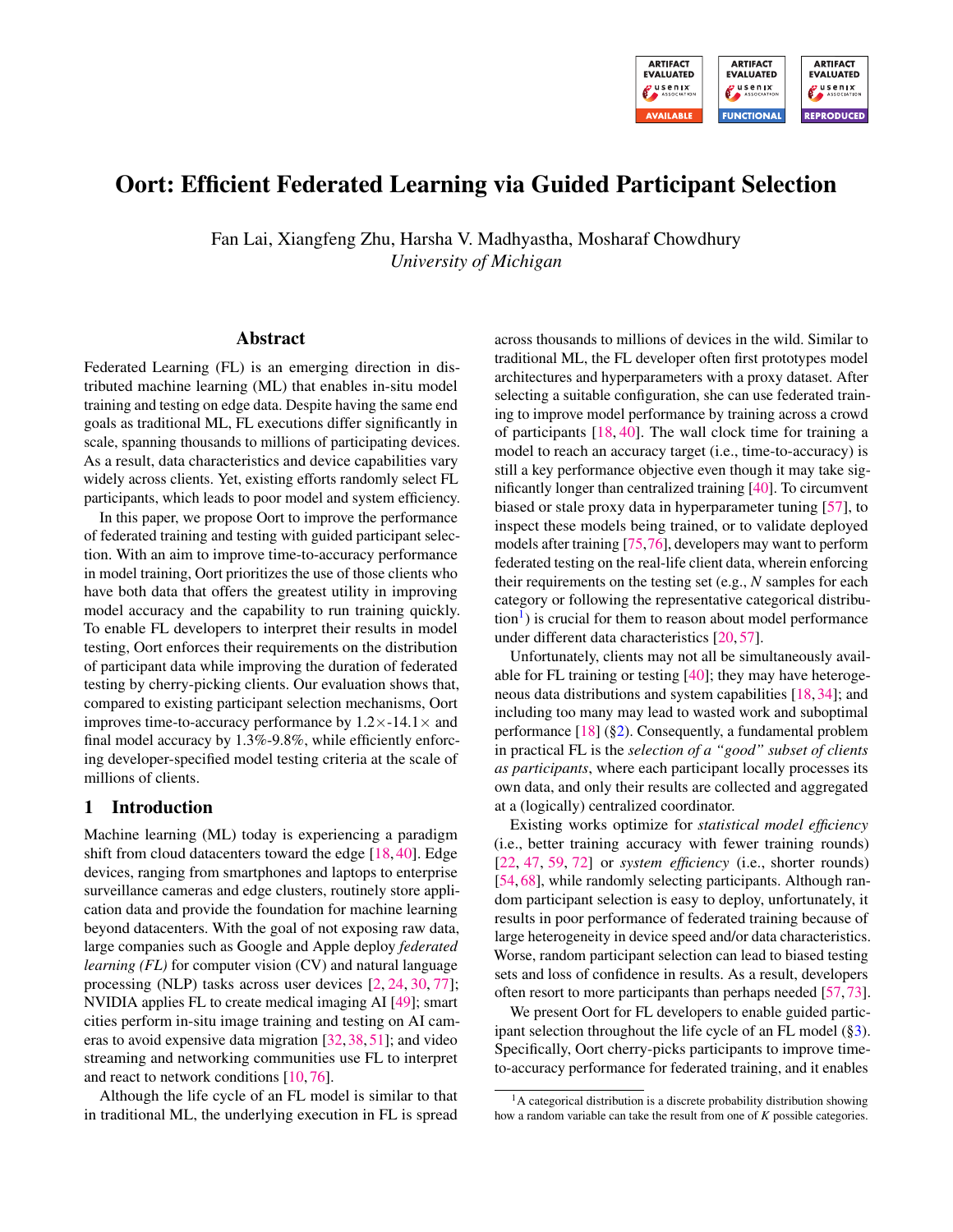developers to specify testing criteria for federated model testing. It makes informed participant selection by relying on the information already available in existing FL solutions [\[40\]](#page-15-0) with little modification.

Selecting participants for federated training is challenging because of the trade-off between heterogeneous system and statistical model utilities both across clients and of any specific client over time (as the trained model changes). First, simply picking clients with high statistical utility can lead to longer training rounds due to the coupled nature of client data and system performance. The challenge is further exacerbated by the large population, as capturing the latest utility of all clients is impractical. As such, we identify clients with high statistical utility, which is measured in terms of their most recent aggregate training loss, adjusted for spatiotemporal variations, and penalize the utility of a client if her system speed is likely to elongate the duration necessary to complete global aggregation. To navigate the sweet point of jointly maximizing statistical and system efficiency, we adaptively allow for longer training rounds to admit clients with higher statistical utility. We then employ an online exploration-exploitation strategy to probabilistically select participants among highutility clients for robustness to outliers. Our design can accommodate diverse selection criteria (e.g., fairness), and deliver improvements while respecting privacy ([§4\)](#page-4-0).

Although FL developers often have well-defined requirements on their testing data, satisfying these requirements is not straightforward. Similar to traditional ML, developers may request a testing dataset that follows the global distribution to avoid testing on all clients [\[35,](#page-14-8) [57\]](#page-15-3). However, clients' data characteristics in some private FL scenarios may not be available [\[27,](#page-14-9) [77\]](#page-16-0). To preserve the deviation target of participant data from the global, Oort performs participant selection by bounding the number of participants needed. Second, for cases where clients' data characteristics are provided [\[51\]](#page-15-2), developers can specify specific distribution of the testing set to debug model efficiency (e.g., using balanced distribution) [\[15,](#page-14-10) [78\]](#page-16-6). At scale, satisfying this requirement in FL suffers large overhead. Therefore, we propose a scalable heuristic to efficiently enforce developer requirements, while optimizing the duration of testing  $(\S5)$ .

We have integrated Oort with PySyft ([§6\)](#page-7-0) and evaluated it across various FL tasks with real-world workloads  $(\frac{87}{2})$  $(\frac{87}{2})$  $(\frac{87}{2})$ . Compared to the state-of-the-art selection techniques used in today's FL deployments [\[21,](#page-14-11) [73,](#page-16-5) [77\]](#page-16-0), Oort improves time-toaccuracy performance by  $1.2 \times -14.1 \times$  and final model accuracy by 1.3%-9.8% for federated model training, while achieving close to upper-bound statistical performance. For federated model testing, Oort can efficiently respond to developerspecified data distribution across millions of clients, and improves the end-to-end testing duration by  $4.7\times$  on average over state-of-the-art solutions.

Overall, we make the following contributions in this paper:

- 1. We highlight the tension between statistical and systems efficiency when selecting FL participants and present Oort to effectively navigate the tradeoff.
- 2. We propose participant selection algorithms to improve the time-to-accuracy performance of training and to scalably enforce developers' FL testing criteria.
- 3. We implement and evaluate these algorithms at scale in Oort, showing both statistical and systems performance improvements over the state-of-the-art.

### <span id="page-1-0"></span>2 Background and Motivation

We start with a quick primer on federated learning  $(\S 2.1)$ , followed by the challenges it faces based on our analysis of real-world datasets  $(\S2.2)$ . Next, we highlight the key shortcomings of the state-of-the-art that motivate our work  $(\S2.3)$ .

### <span id="page-1-2"></span>2.1 Federated Learning

Training and testing play crucial roles in the life cycle of an FL model, whereas they have different criteria.

Federated model training aims to learn an accurate model across thousands to potentially millions of clients. Because of the large population size and diversity of user data and their devices in FL, training runs on a subset of clients (hundreds of participants) in each round, and often takes hundreds of rounds (each round lasts a few minutes) and several days to complete. For example, in Gboard keyboard, Google runs federated training of NLP models over weeks across 1.5 million end devices [\[4,](#page-13-2) [77\]](#page-16-0). For a given model, achieving a target model accuracy with less wall clock time (i.e., time-to-accuracy) is still the primary target [\[47,](#page-15-4)[63\]](#page-15-7).

To inspect a model's accuracy during training (e.g., to detect cut-off accuracy), to validate the trained model before deployment [\[21,](#page-14-11) [73,](#page-16-5) [77\]](#page-16-0), or to circumvent biased proxy data in hyperparameter tuning [\[15,](#page-14-10) [62\]](#page-15-8), FL developers sometimes test model's performance on real-life datasets. Similar to traditional ML, developers often request the representativeness of the testing set with requirements like *"50k representative samples"* [\[15\]](#page-14-10), or *"x samples of class y"* to investigate model performance on specific categories [\[78\]](#page-16-6). When the data characteristics of participants are not available, coarse-grained yet non-trivial requests, such as *"a subset with less than X% data deviation from the global"* are still informative [\[53,](#page-15-9) [57\]](#page-15-3).

### <span id="page-1-3"></span>2.2 Challenges in Federated Learning

Apart from the challenges faced in traditional ML, FL introduces new challenges in terms of data, systems, and privacy.

Heterogeneous statistical data. Data in each FL participant is typically generated in a distributed manner under different contexts and stored independently. For example, images collected by cameras will reflect the demographics of each camera's location. This breaks down the widely-accepted assumption in traditional ML that samples are independent and identically distributed (i.i.d.) from a data distribution.

<span id="page-1-1"></span><sup>2</sup>Oort is available at <https://github.com/SymbioticLab/Oort>.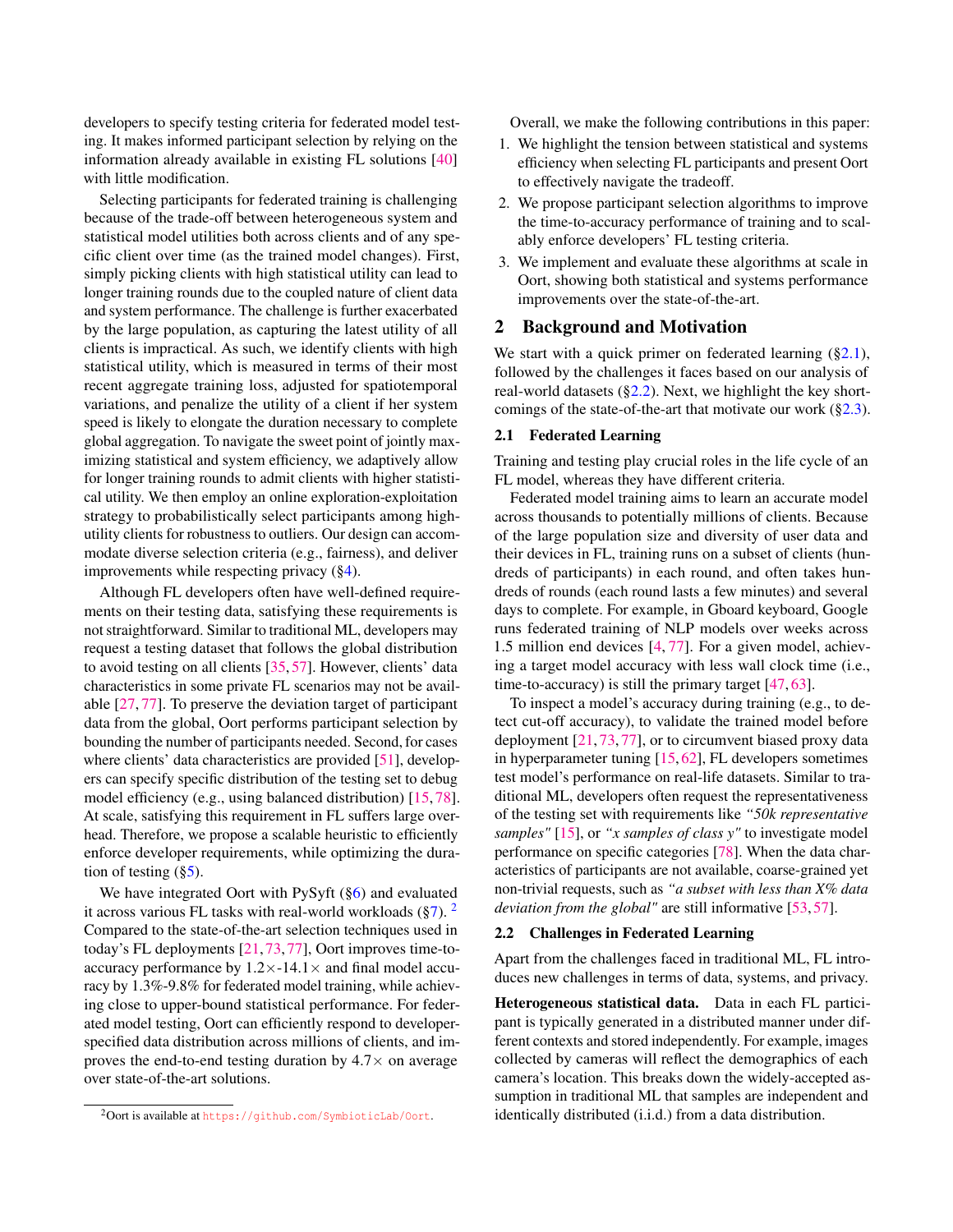<span id="page-2-1"></span>

<span id="page-2-4"></span>(a) Heterogeneous compute capacity. (b) Heterogeneous network capacity.

<span id="page-2-5"></span>Figure 2: *Client system performance differs significantly.*

We analyze four real-world datasets for CV (OpenImage [\[3\]](#page-13-3)) and NLP (StackOverflow [\[9\]](#page-13-4), Reddit [\[8\]](#page-13-5) and Google Speech [\[74\]](#page-16-7)) tasks. Each consists of thousands or up to millions of clients and millions of data points. In each individual dataset, we see a high statistical deviation across clients not only in the quantity of samples (Figure  $1(a)$ ) but also in the data distribution (Figure  $1(b)$ ).<sup>[3](#page-2-3)</sup>

Heterogeneous system performance. As individual data samples are tightly coupled with the participant device, in-situ computation on this data experiences significant heterogeneity in system performance. We analyze the inference latency of MobileNet [\[65\]](#page-16-8) across hundreds of mobile phones used in a real-world FL deployment [\[77\]](#page-16-0), and their available bandwidth. Unlike the homogeneous setting in datacenter ML, system performance across clients exhibits an order-of-magnitude difference in both computational capabilities (Figure  $2(a)$ ) and network bandwidth (Figure  $2(b)$ ).

Enormous population and pervasive uncertainty. While traditional ML runs in a well-managed cluster with a number of machines, federated learning often involves up to millions of clients, making it challenging for the coordinator to efficiently identify and manage valuable participants. During execution, devices often vary in system performance [\[18,](#page-14-0)[40\]](#page-15-0) – they may slow down or drop out – and the model performance varies in FL training as the model updates over rounds.

Privacy concerns. Inquiring about the privacy-sensitive information of clients (e.g., raw data or even data distribution) can alienate participants in contributing to FL [\[24,](#page-14-1) [66,](#page-16-9) [67\]](#page-16-10).

<span id="page-2-6"></span>

<span id="page-2-2"></span>Figure 3: *Existing works are suboptimal in: (a) round-toaccuracy performance and (b) final model accuracy. (a) reports number of rounds required to reach the highest accuracy of Prox on MobileNet (i.e., 74.9%). Error bars show standard deviation.*

Hence, realistic FL solutions have to seek efficiency improvements but with limited information available in practical FL, and their deployments must be non-intrusive to clients.

#### <span id="page-2-0"></span>2.3 Limitations of Existing FL Solutions

While existing FL solutions have made considerable progress in tackling some of the above challenges ([§8\)](#page-12-0), they mostly rely on hindsight – given a pool of participants, they optimize model performance [\[48,](#page-15-11)[59\]](#page-15-5) or system efficiency [\[54\]](#page-15-6) to tackle data and system heterogeneity. However, the potential for curbing these disadvantages by cherry-picking participants before execution has largely been overlooked. For example, FL training and testing today still rely on randomly picking participants [\[18\]](#page-14-0), which leaves large room for improvements.

Suboptimality in maximizing efficiency. We first show that today's participant selection underperforms for FL solutions. Here, we train two popular image classification models tailored for mobile devices (i.e., MobileNet [\[65\]](#page-16-8) and Shuf-fleNet [\[80\]](#page-16-11)) with 1.6 million images of the OpenImage dataset, and randomly pick 100 participants out of more than 14k clients in each training round. We consider a performance *upper bound* by creating a hypothetical centralized case where images are evenly distributed across only 100 clients, and train on all 100 clients in each round. As shown in Figure [3,](#page-2-6) even with state-of-the-art optimizations, such as YoGi [\[63\]](#page-15-7) and Prox  $[47]$ ,<sup>[4](#page-2-7)</sup> the round-to-accuracy and final model accuracy are both far from the upper-bound. Moreover, overlooking the system heterogeneity can elongate each round, further exacerbating the suboptimality of time-to-accuracy performance.

model was trained or tested on. Even worse, existing partici-<br>next as lasting net subject the consuming but are lead to Inability to enforce data selection criteria. While an FL developer often fine-tunes her model by understanding the input dataset, existing solutions do not provide any systems support for her to express and reason about what data her FL pant selection not only inflates the execution, but can lead to bias and loss of confidence in results [\[20,](#page-14-5) [34\]](#page-14-6).

To better understand how existing works fall short, we

<span id="page-2-3"></span><sup>&</sup>lt;sup>3</sup>We report the pairwise deviation of categorical distributions between two clients, using the popular L1-divergence metric [\[55\]](#page-15-10).

<span id="page-2-7"></span><sup>4</sup>These two adapt traditional stochastic gradient descent algorithms to tackle the heterogeneity of the client datasets.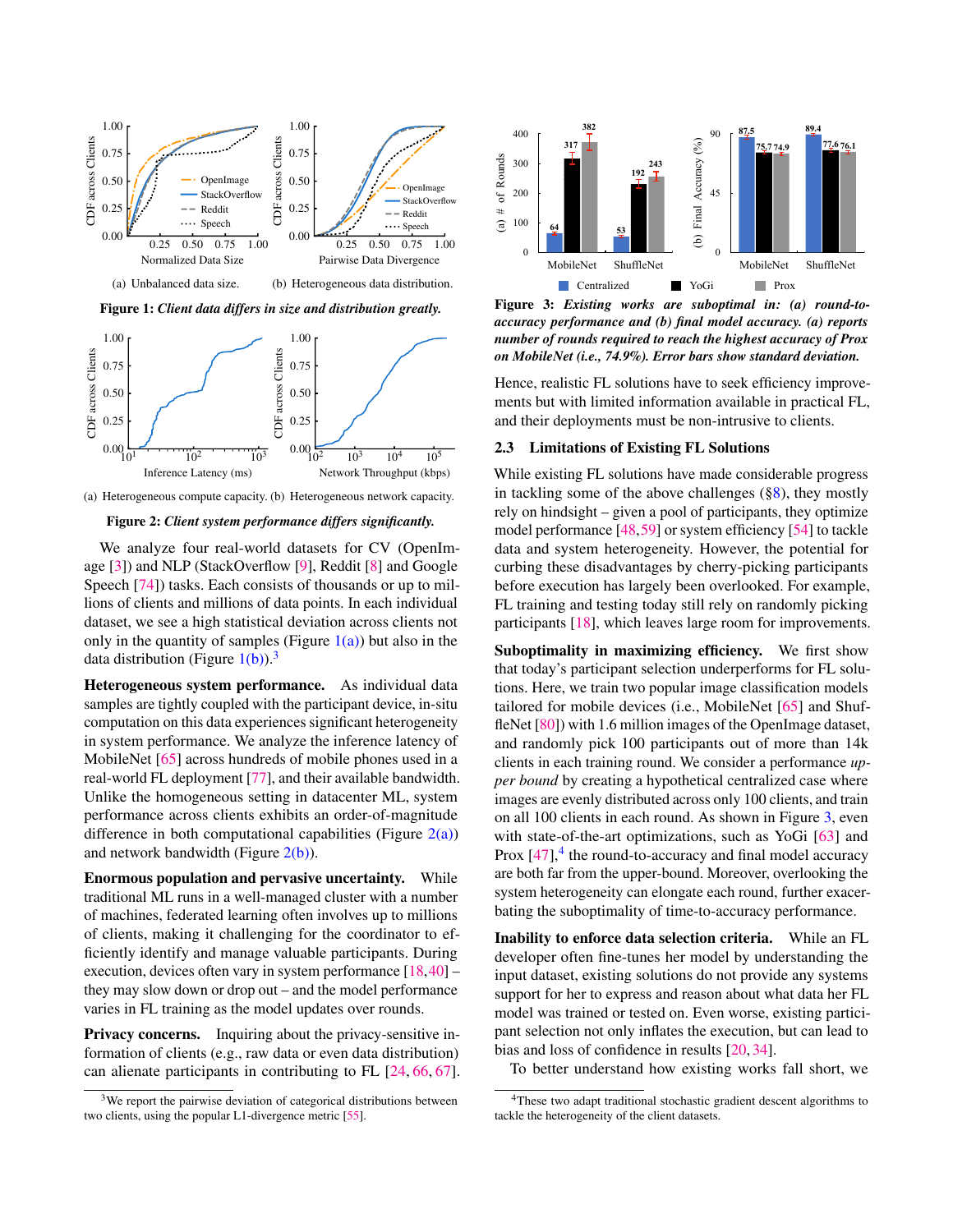<span id="page-3-1"></span>

<span id="page-3-2"></span>(a) Data deviation vs. participant size. (b) Accuracy vs. participant size.



take the global categorical distribution as an example requirement, and experiment with the above pre-trained ShuffleNet model. Figure  $4(a)$  shows that: (i) even for the same number of participants, random selection can result in noticeable data deviations from the target distribution; (ii) while this deviation decreases as more participants are involved, it is non-trivial to quantify how it varies with different number of participants, even if we ignore the cost of enlarging the participant set. Worse, when even selecting many participants, developers can not enforce other distributions (e.g., balanced distribution for debugging [\[15\]](#page-14-10)) with random selection. One natural effect of violating developer specification is bias in results (Figure  $4(b)$ ), where we test the accuracy of the same model on these participants. We observe that a biased testing set results in high uncertainties in testing accuracy.

### <span id="page-3-0"></span>3 Oort Overview

Oort improves FL training and testing performance by judiciously selecting participants while enabling FL developers to specify data selection criteria. In this section, we provide an overview of how Oort fits in the FL life cycle to help the reader follow the subsequent sections.

### 3.1 Architecture

At its core, Oort is a participant selection framework that identifies and cherry-picks valuable participants for FL training and testing. It is located inside the coordinator of an FL framework and interacts with the driver of an FL execution (e.g., PySyft [\[7\]](#page-13-6) or Tensorflow Federated [\[11\]](#page-13-7)). Given developer-specified criteria, it responds with a list of participants, whereas the driver is in charge of initiating and managing execution on the Oort-selected remote participants.

Figure [5](#page-3-3) shows how Oort interacts with the developer and FL execution frameworks. ① *Job submission*: the developer submits and specifies the participant selection criteria to the FL coordinator in the cloud. 2 *Participant selection*: the coordinator enquires the clients meeting eligibility properties (e.g., battery level), and forwards their characteristics (e.g., liveness) to Oort. Given the developer requirements (and execution feedbacks in case of training  $(2a)$ ), Oort se-

<span id="page-3-3"></span>

Figure 5: *Oort architecture. The driver of the FL framework interacts with Oort using a client library.*

lects participants based on the given criteria and notifies the coordinator of this participant selection (2b). 3 *Execution*: the coordinator distributes relevant profiles (e.g., model) to these participants, and then each participant independently computes results (e.g., model weights in training) on her data; 4 *Aggregation*: when participants complete the computation, the coordinator aggregates updates from participants.

During federated training, where the coordinator initiates the next training round after aggregating updates from enough number of participants  $[18]$ , it iterates over  $(2)$ - $(4)$  in each round. Every few training rounds, federated testing is often used to detect whether the cut-off accuracy has been reached.

### 3.2 Oort Interface

2

5

8

<span id="page-3-6"></span><span id="page-3-5"></span>13

Oort employs two distinct selectors that developers can access via a client library during FL training and testing.

Training selector. This selector aims to improve the timeto-accuracy performance of federated training. To this end, it captures the utility of clients in training, and efficiently explores and selects high-utility clients at runtime.

```
1 import Oort
 3 def federated_model_training () :
      4 selector = Oort. create_training_selector ( config )
         Train to target testing accuracy
      while federated_model_testing () < target:
9 # Train 50 rounds before testing<br>10 for _ in range(50):
10 for _ in range(50) :
11 # Collect feedbacks of last round
12 feedbacks = engine . get_participant_feedback ()
14 # Update the utility of clients<br>15 for clientId in feedbacks:
           for clientId in feedbacks:
16 selector.update_client_util(<br>17 clientId, feedba
                             clientId, feedbacks [ clientId ] )
18
19 # Pick 100 high-utility participants<br>20 participants = selector.select parti
20 participants = selector. select_participant (100)<br>21 ... # Activate training on remote clients
            ... # Activate training on remote clients
```
#### <span id="page-3-7"></span>Figure 6: *Code snippet of Oort interaction during FL training.*

Figure [6](#page-3-4) presents an example of how FL developers and frameworks interact with Oort during training. In each training round, Oort collects feedbacks from the engine driver, and updates the utility of individual clients (Line [15-](#page-3-5)[17\)](#page-3-6). Thereafter, it cherry-picks high-utility clients to feed the underlying execution (Line [20\)](#page-3-7). We elaborate more on client utility and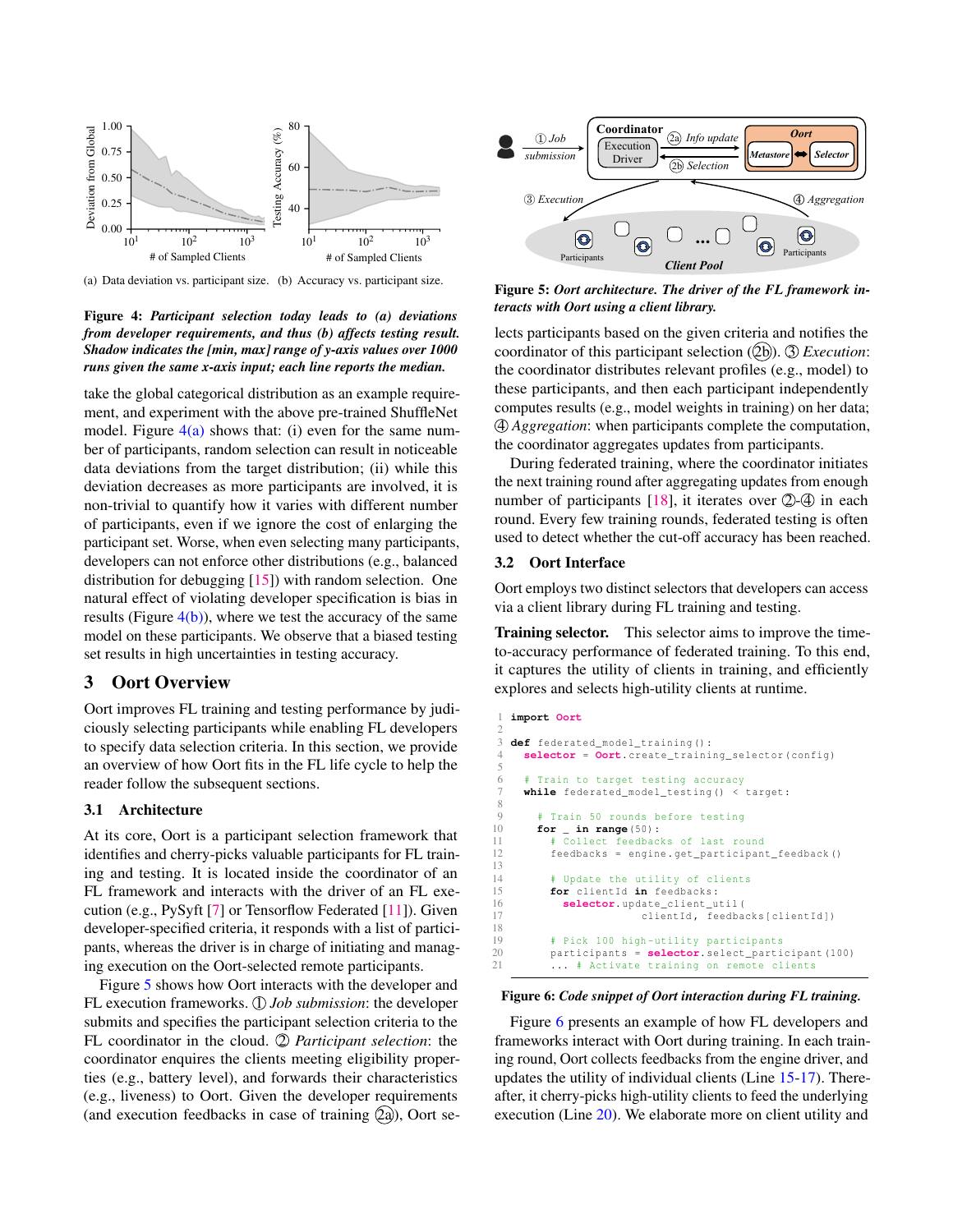the selection mechanism in Section [4.](#page-4-0)

Testing selector. This selector currently supports two types of selection criteria. When the individual client data characteristics (e.g., categorical distribution) are not provided, the testing selector determines the number of participants needed to cap the data deviation of participants from the global. Otherwise, it cherry-picks participants to serve the exact developer-specified requirements on data while minimizing the duration of testing. We elaborate more on selection for federated testing in Section [5.](#page-6-0)

### <span id="page-4-0"></span>4 Federated Model Training

In this section, we first outline the trade-off in selecting participants for FL training  $(\S 4.1)$ , and then describe how Oort quantifies the client utility while respecting privacy ([§4.2](#page-4-2) and [§4.3\)](#page-5-0), how it selects high-utility clients at scale despite staleness in client utility as training evolves ([§4.4\)](#page-5-1).

#### <span id="page-4-1"></span>4.1 Tradeoff Between Statistical and System Efficiency

Time-to-accuracy performance of FL training relies on two aspects: (i) *statistical efficiency*: the number of rounds taken to reach target accuracy; and (ii) *system efficiency*: the duration of each training round. The data stored on the client and the speed with which it can perform training determine its utility with respect to statistical and system efficiency, which we respectively refer to as statistical and system utility.

Due to the coupled nature of client data and system performance, cherry-picking participants for better time-to-accuracy performance requires us to jointly consider both forms of efficiency. We visualize the trade-off between these two with our breakdown experiments on the MobileNet model with OpenImage dataset  $(\frac{5}{2.2.1})$ . As shown in Figure [7,](#page-4-3) while optimizing the system efficiency ("Opt-Sys. Efficiency") can reduce the duration of each round (e.g., picking the fastest clients), it can lead to more rounds than random selection as that client data may have already been overrepresented by other participants over past rounds. On the other hand, using a client with high statistical utility ("Opt-Stat. Efficiency") may lead to longer rounds if that client turns out to be the system bottleneck in global model aggregation.

Challenges. To improve time-to-accuracy performance, Oort aims to find a sweet spot in the trade-off by associating with every client its *utility* toward optimizing each form of efficiency (Figure [7\)](#page-4-3). This leads to three challenges:

- In each round, how to determine which clients' data would help improve the statistical efficiency of training the most while respecting client privacy ([§4.2\)](#page-4-2)?
- How to take a client's system performance into account to optimize the global system efficiency  $(\S4.3)$ ?
- How to account for the fact that we don't have up-to-date utility values for all clients during training  $(\S 4.4)$ ?

Next, we integrate system designs with ML principles to tackle the heterogeneity, the massive scale, the runtime uncer-

<span id="page-4-3"></span>

Figure 7: *Existing FL training randomly selects participants, whereas Oort navigates the sweet point of statistical and system efficiency to optimize their circled area (i.e., time to accuracy). Numbers are from the MobileNet on OpenImage dataset ([§7.2.1\)](#page-9-0).*

<span id="page-4-2"></span>tainties and privacy concerns of clients for practical FL.

#### 4.2 Client Statistical Utility

An ideal design of statistical utility should be able to efficiently capture the client data utility toward improving model performance for various training tasks, and respect privacy.

To this end, we leverage importance sampling used in the ML literature [\[41,](#page-15-12) [81\]](#page-16-12). Say each client *i* has a bin  $B_i$  of training samples locally stored. Then, to improve the round-toaccuracy performance via importance sampling, the optimal solution would be to pick bin  $B_i$  with a probability proportional to its importance  $|B_i| \sqrt{\frac{1}{|B_i|} \sum_{k \in B_i} ||\nabla f(k)||^2}$ , where  $\|\nabla f(k)\|$  is the L2-norm of the unique sample *k*'s gradient  $\nabla f(k)$  in bin  $B_i$ . Intuitively, this means selecting the bin with larger aggregate gradient norm across all of its samples.

However, taking this importance as the statistical utility is impractical, since it requires an extra time-consuming pass over the client data to generate the gradient norm of every sample,<sup>[5](#page-4-4)</sup> and this gradient norm varies as the model updates.

To avoid extra cost, we introduce a pragmatic approximation of statistical utility instead. At its core, the gradient is derived by taking the derivative of training loss with respect to current model weights, wherein training loss measures the estimation error between model predictions and the ground truth. Our insight is that a larger gradient norm often attributes to a bigger loss [\[39\]](#page-14-12). Therefore, we define the statistical utility *U*(*i*) of client *i* as  $U(i) = |B_i| \sqrt{\frac{1}{|B_i|} \sum_{k \in B_i} Loss(k)^2}$ , where the training  $\cos Loss(k)$  of sample *k* is automatically generated during training with negligible collection overhead. As such, we consider clients that currently accumulate a bigger loss to be more important for future rounds.

Our statistical utility can capture the heterogeneous data utility across and within categories and samples for various tasks. We present the theoretical proof for its effectiveness over random sampling in our technical report [\[45\]](#page-15-13), and empirically show its close-to-optimal performance ([§7.2.2\)](#page-10-0).

<span id="page-4-4"></span> $5ML$  models generate the training loss of each sample during training, but calculate the gradient of the mini-batch instead of individual samples.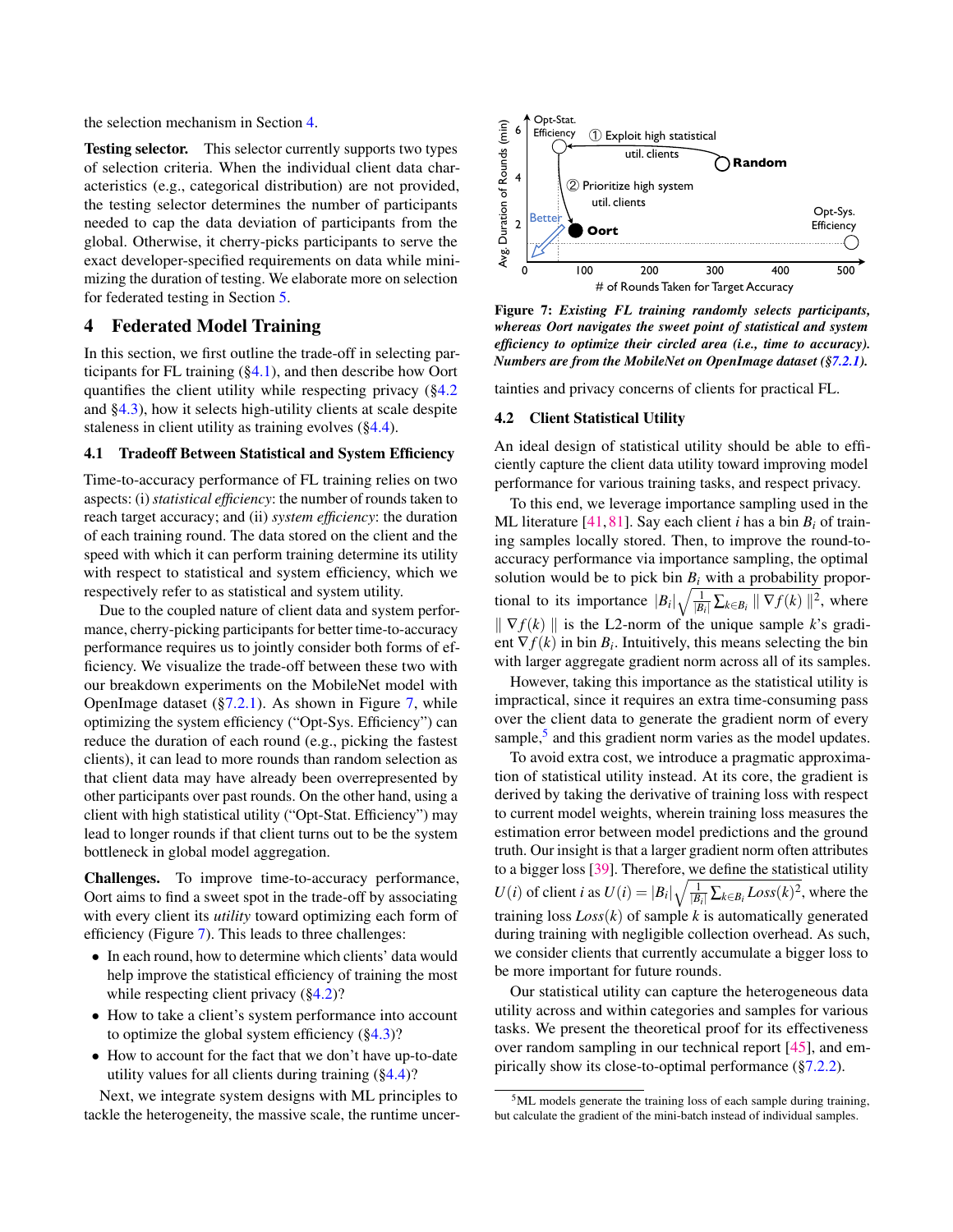How Oort respects privacy? Training loss measures the prediction confidence of a model without revealing the raw data and is often collected in real FL deployments [\[30,](#page-14-2) [77\]](#page-16-0). We further provide three ways to respect privacy. First, we rely on *aggregate* training loss, which is computed locally by the client across *all* of her samples without revealing the loss distribution of individual samples either. Second, when even the aggregate loss raises a privacy concern, clients can add noise to their loss value before uploading, similar to existing local differential privacy [\[27\]](#page-14-9). Third, we later show that Oort can flexibly accommodate other definitions of statistical utility used in our generic participant selection framework ([§4.4\)](#page-5-1). We provide detailed theoretical analyses for each strategy (e.g., using gradient norm of batches) of how Oort can respect privacy (e.g., amenable under noisy utility value) in our technical report [\[45\]](#page-15-13), while empirically showing its superior performance even under noisy utility value ([§7.2.3\)](#page-10-1).

#### <span id="page-5-0"></span>4.3 Trading off Statistical and System Efficiency

Simply selecting clients with high statistical utility can hamper the system efficiency. To reconcile the demand for both efficiencies, we should maximize the statistical utility we can achieve per unit time (i.e., the division of statistical utility and its round duration). As such, we formulate the utility of client *i* by associating her statistical utility with a global system utility in terms of the duration of each training round:

$$
Util(i) = |B_i| \sqrt{\frac{1}{|B_i|} \sum_{k \in B_i} Loss(k)^2} \times (\frac{T}{t_i})^{1(T < t_i) \times \alpha} \tag{1}
$$
\n
$$
Statistical utility \ U(i)
$$

where *T* is the developer-preferred duration of each round, *t<sup>i</sup>* is the amount of time that client *i* takes to process the training, which has already been collected by today's coordinator from past rounds, <sup>[6](#page-5-2)</sup> and  $\mathbb{1}(x)$  is an indicator function that takes value 1 if *x* is true and 0 otherwise. This way, the utility of those clients who may be the bottleneck of the desired speed of current round will be penalized by a developer-specified factor  $\alpha$ , but we do not reward the non-straggler clients because their completions do not impact the round duration.

This formulation assumes that all samples at a client are processed in that training round. Even if the estimated *t<sup>i</sup>* for a client is greater than the desired round duration *T*, Oort might pick that client if the statistical utility outweighs its slow speed. Alternatively, if the developer wishes to cap every round at a certain duration [\[54\]](#page-15-6), then either only clients with  $t_i$  < *T* can be considered (e.g., by setting  $\alpha \rightarrow \infty$ ) or a subset of a participant's samples can be processed [\[47,](#page-15-4) [63\]](#page-15-7), and only the aggregate training loss of those trained data in that round is considered in measuring the statistical utility.

Navigating the trade-off. Determining the preferred round duration  $T$  in Equation  $(1)$ , which strikes the trade-off between the statistical and system efficiency in aggregations, is non-trivial. Indeed, the total statistical utility (i.e.,  $\sum U(i)$ ) achieved by picking high utility clients can decrease round by round, because the training loss decreases as the model improves over time. If we persist in suppressing clients with high statistical utility but low system speed, the model may converge to suboptimal accuracy ([§7.2.2\)](#page-10-0).

To navigate the optimal trade-off – maximizing the total statistical utility achieved without greatly sacrificing the system efficiency – Oort employs a pacer to determine the preferred duration *T* at runtime. The intuition is that, when the accumulated statistical utility in the past rounds decreases, the pacer allows a larger  $T \leftarrow T + \Delta$  by  $\Delta$  to bargain with the statistical efficiency again. We elaborate more in Algorithm [1.](#page-6-1)

#### <span id="page-5-1"></span>4.4 Adaptive Participant Selection

Given the above definition of client utility, we need to address the following practical concerns in order to select participants with the highest utility in each training round.

- *Scalability*: a client's utility can only be determined after it has participated in training; how to choose from clients at scale without having to try all clients once?
- *Staleness*: since not every client participates in every round, how to account for the change in a client's utility since its last participation?
- <span id="page-5-3"></span>• *Robustness*: how to be robust to outliers in the presence of corrupted clients (e.g., with noisy data)?

To tackle these challenges, we develop an explorationexploitation strategy for participant selection (Algorithm [1\)](#page-6-1).

Online exploration-exploitation of high-utility clients. Selecting participants out of numerous clients can be modeled as a multi-armed bandit problem, where each client is an "arm" of the bandit, and the utility obtained is the "reward" [\[14\]](#page-13-8). In contrast to sophisticated designs (e.g., reinforcement learning), the bandit model is scalable and flexible even when the solution space (e.g., number of clients) varies dramatically over time. Next, we adaptively balance the exploration and exploitation of different arms to maximize the long-term reward.

Similar to the bandit design, Oort efficiently explores potential participants under spatial variation, while intelligently exploiting observed high-utility participants under temporal variation. At the beginning of each selection round, Oort receives the feedback of the last training round, and updates the statistical utility and system performance of clients (Line [6\)](#page-6-2). For the explored clients, Oort calculates their client utility and narrows down the selection by exploiting the high-utility participants (Line [9](#page-6-3)[-15\)](#page-6-4). Meanwhile, Oort samples  $\varepsilon \in [0, 1]$ ) fraction of participants to explore potential participants that had not been selected before (Line [16\)](#page-6-5), which turns to full exploration as  $\epsilon \rightarrow 1$ . Although we cannot learn the statistical

<span id="page-5-2"></span><sup>&</sup>lt;sup>6</sup>We only care whether a client can complete by the expected duration  $T$ . So, a client can even mask its precise speed by deferring its report.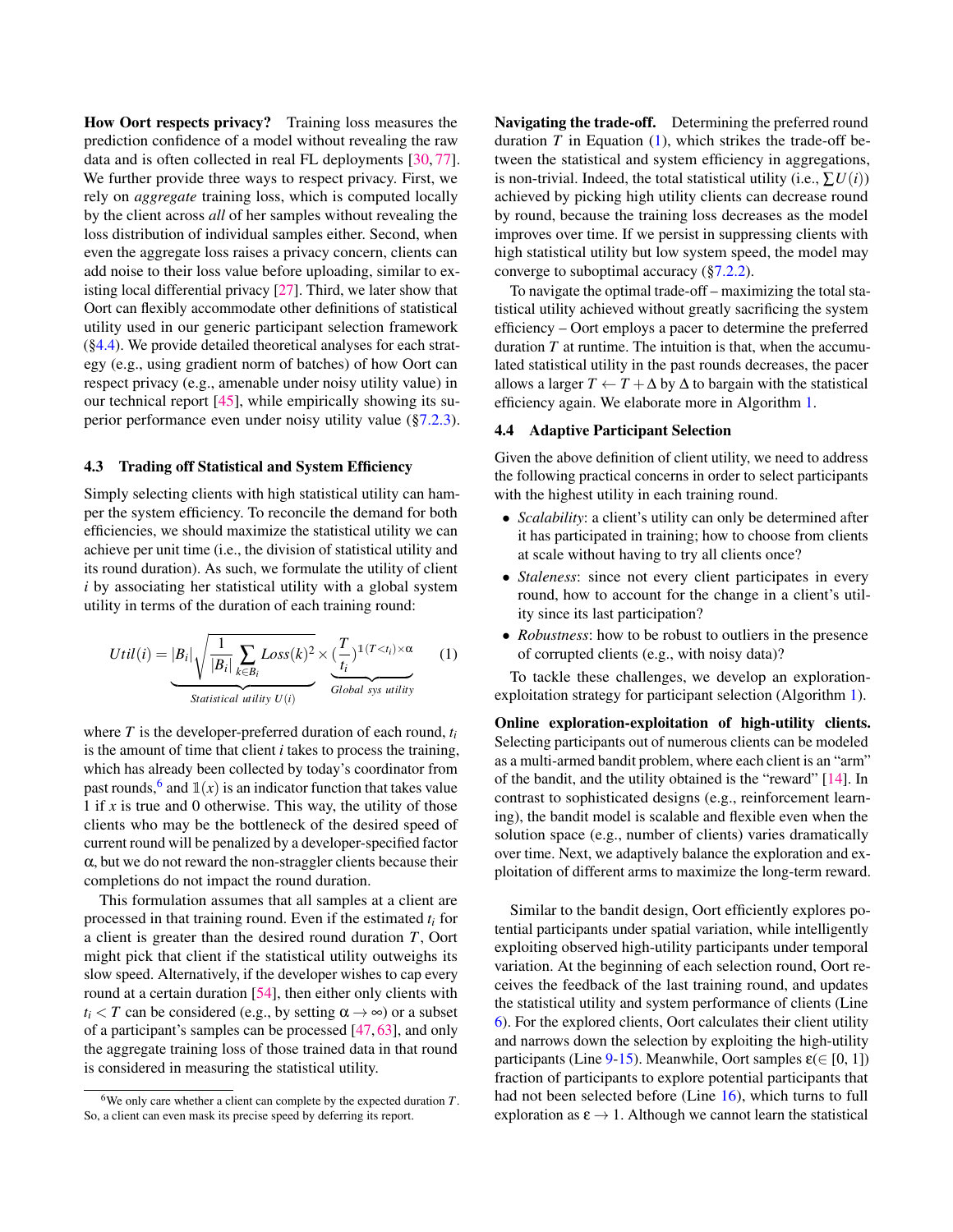**Input:** Client set  $\mathbb{C}$ , sample size *K*, exploitation factor ε, pacer step  $Δ$ , step window *W*, penalty  $α$ **Output:** Participant set  $\mathbb P$ 

/\* Initialize global variables. \*/

| $1 \mathbb{E} \leftarrow \emptyset; \mathbb{U} \leftarrow \emptyset$    | $\triangleright$ Explored clients and statistical utility. |
|-------------------------------------------------------------------------|------------------------------------------------------------|
| $2 \mathbb{L} \leftarrow \emptyset$ ; $\mathbb{D} \leftarrow \emptyset$ | $\triangleright$ Last involved round and duration.         |

3  $R \leftarrow 0$ ;  $T \leftarrow \Delta$   $\triangleright$  Round counter and preferred round duration.

/\* Participant selection for each round. \*/

4 **Function** SelectParticipant ( $\mathbb{C}$ , K,  $\varepsilon$ , T,  $\alpha$ )

5  $Util \leftarrow \emptyset; R \leftarrow R+1$ 

/\* Update and clip the feedback; blacklist outliers. \*/ 6 UpdateWithFeedback $(E, U, L, D)$ 

<span id="page-6-2"></span>/\* Pacer: Relaxes global system preference *T* if the statistical utility achieved decreases in last *W* rounds. \*/

- 7 if  $\sum U(R-2W:R-W) > \sum U(R-W:R)$  then
- 8  $T \leftarrow T + \Delta$

<span id="page-6-6"></span><span id="page-6-3"></span>/\* Exploitation #1: Calculate client utility. \*/

9 for *client*  $i \in \mathbb{E}$  do

| 10 | $Util(i) \leftarrow \mathbb{U}(i) + \sqrt{\frac{0.1 \log R}{\mathbb{L}(i)}}$ $\triangleright$ Temporal uncertainty. |                                         |
|----|---------------------------------------------------------------------------------------------------------------------|-----------------------------------------|
| 11 | if $T < \mathbb{D}(i)$ then                                                                                         | $\triangleright$ Global system utility. |

12  $Utility \leftarrow Utility(i) \times (\frac{T}{\mathbb{D}(i)})^{\alpha}$ 

<span id="page-6-7"></span>/\* Exploitation #2: admit clients with greater than *c*% of cut-off utility; then sample  $(1 - \varepsilon)K$  clients by utility. \*/

13  $Util \leftarrow SortAsc(Util)$ 

- <span id="page-6-8"></span>14 W ← CutOffUtil(E,  $c \times Util((1-\varepsilon) \times K)$ )
- <span id="page-6-4"></span><sup>15</sup> P ← SampleByUtil(W, *Util*, (1−ε)×*K*)

<span id="page-6-5"></span>/\* Exploration: sample unexplored clients by speed. \*/ 16 **P** ← **P** ∪ SampleBySpeed( $\mathbb{C}$  – **E**,  $\epsilon \times K$ )

17 return  $\mathbb P$ 

<span id="page-6-1"></span>Alg. 1: Participant selection w/ exploration-exploitation.

utility of not-yet-tried clients, one can decide to prioritize the unexplored clients with faster system speed when possible (e.g., by inferring from device models), instead of performing random exploration (Line [16\)](#page-6-5).

Exploitation under staleness in client utility. Oort employs two strategies to account for the dynamics in client utility over time. First, motivated by the confidence interval used to measure the uncertainty in bandit reward, we introduce an incentive term, which shares the same shape of the confidence in bandit solutions [\[37\]](#page-14-13), to account for the staleness (Line [10\)](#page-6-6), whereby we gradually increase the utility of a client if she has been overlooked for a long time. So those clients accumulating high utility since their last trial can still be repurposed again. Second, instead of picking clients with top-k utility deterministically, we allow a confidence interval *c* on the cut-off utility (95% by default in Line [13](#page-6-7)[-14\)](#page-6-8). Namely, we admit clients whose utility is greater than the *c*%

```
1 def federated_model_testing () :
 2 selector = Oort. create_testing_selector ()
 3
 4 # Type 1: subset w / \langle X \rangle X deviation from the global 5 participants = selector. select by deviation (
 5 participants = selector. select_by_deviation (
         6 dev_target , range_of_capacity , total_num_clients )
 7
 8 # Provide individual client data characteristics
9 selector. update_client_info (client_id, client_info)<br>10 # Type 2: [5k, 5k] samples of category [i, i]
10 # Type 2: [5k, 5k] samples of category [i, j]<br>11 participants = selector.select by category (
      11 participants = selector. select_by_category (
                           request_list, testing_config)
```
#### Figure 8: *Key Oort APIs for supporting federated testing.*

of the top  $((1-\varepsilon) \times K)$ -th participant. Among this high-utility pool, Oort samples participants with probability proportional to their utility (Line [15\)](#page-6-4). This adaptive exploitation mitigates the uncertainties in client utility by prioritizing participants opportunistically, thus relieving the need for accurate estimations of utility as we do not require the exact ordering among clients, while preserving a high quality as a whole.

Robust exploitation under outliers. Simply prioritizing high utility clients can be vulnerable to outliers in unfavorable settings. For example, corrupted clients may have noisy data, leading to high training loss, or even report arbitrarily high training loss intentionally. For robustness, Oort (i) removes the client in selection after she has been picked over a given number of rounds. This helps to remove the perceived outliers in terms of participation (Line  $6$ ); (ii) clips the utility value of a client by capping it to no more than an upper bound (e.g., 95% value in utility distributions). With probabilistic participant selection among the high-utility client pool (Line [15\)](#page-6-4), the chance of selecting outliers is significantly decreased under the scale of clients in FL. We show that Oort outperforms existing mechanisms while being robust  $(\S7.2.3)$ .

Accommodation to diverse selection criteria. Our adaptive participant selection is generic for different utility definitions of diverse selection criteria. For example, developers may hope to reconcile their demand for time-to-accuracy efficiency and fairness, so that some clients are not underrepre-sented (e.g., more fair resource usage across clients) [\[40,](#page-15-0) [48\]](#page-15-11). Although developers may have various fairness criterion  $fairness(\cdot)$ , Oort can enforce their demands by replacing the current utility definition of client *i* with  $(1 - f) \times U$ *til* $(i)$  + *f*  $\times$  *fairness*(*i*), where *f*  $\in$  [0,[1](#page-6-1)] and Algorithm 1 will naturally prioritize clients with the largest fairness demand as  $f \rightarrow 1$ . For example,  $f \text{airness}(i) = \text{max\_resource\_usage}$ *resource usage* $(i)$  motivates fair resource usage for each client *i*. Note that existing participant selection provides no support for fairness, and we show that Oort can efficiently enforce diverse developer-preferred fairness while improving performance ([§7.2.3\)](#page-10-1).

### <span id="page-6-0"></span>5 Federated Model Testing

Enforcing developer-defined requirements on data distribution is a first-order goal in FL testing, whereas existing mechanisms lead to biased testing results  $(\S2.3)$ . In this section, we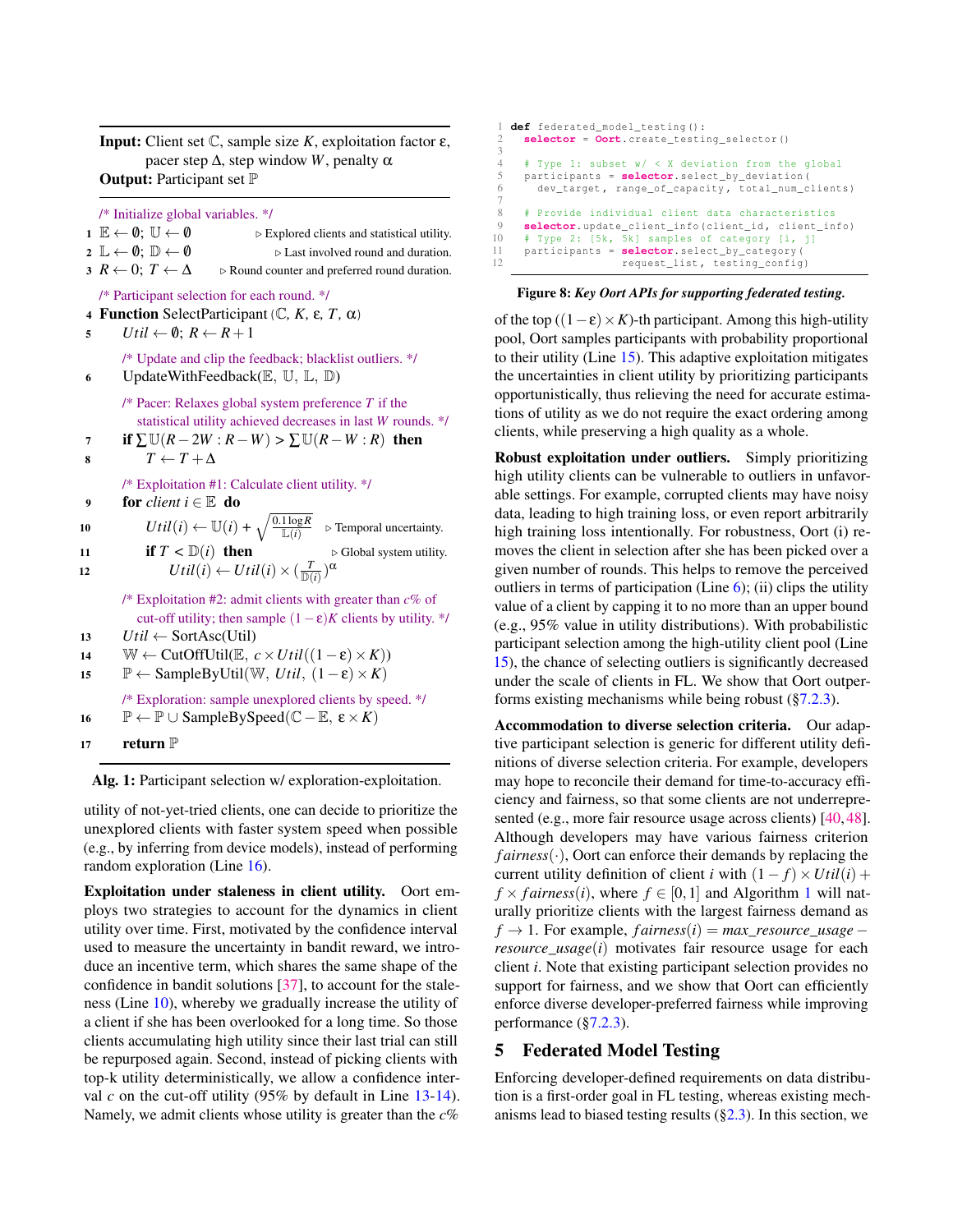elaborate on how Oort serves the two primary types of queries. As shown in Figure [8,](#page-6-9) we start with how Oort preserves the representativeness of testing set even without individual client data characteristics  $(\S 5.1)$ , and how it efficiently enforces developer's testing criteria for specific data distribution when the individual information is provided ([§5.2\)](#page-7-2).

#### <span id="page-7-1"></span>5.1 Preserving Data Representativeness

Learning the individual data characteristics (e.g., categorical distribution) can be too expensive or even prohibited [\[25,](#page-14-14) [64\]](#page-16-13). Without knowing data characteristics, the developer has to be conservative and selects many participants to gain more confidence for query *"a testing set with less than X% data deviation from the global"*, as selecting too few can lead to a biased testing result  $(\S2.3)$ . However, admitting too many may inflate the budget and/or take too long because of the system heterogeneity. Next, we show how Oort can enable guided participant selection by determining the number of participants needed to guarantee this deviation target.

We consider the deviation of the data formed by all participants from the global dataset (i.e., representative) using L1-distance, a popular distance metric in FL [\[34,](#page-14-6) [35,](#page-14-8) [57\]](#page-15-3). For category *X*, its L1-distance ( $|\bar{X} - E[\bar{X}]|$ ) captures how the average number of samples of all participants (i.e., empirical value  $\bar{X}$ ) deviates from that of all clients (i.e., expectation  $E[X]$ ). Note that the number of samples  $X_n$  that client *n* holds is independent across clients. Namely, the number of samples that one client holds will not be affected by the selection of any other clients at that time, so it can be viewed as a random instance sampled from the distribution of variable *X*.

Given the developer-specified tolerance  $\varepsilon$  on data deviation and confidence interval  $\delta$  (95% by default [\[56\]](#page-15-14)), our goal is to estimate the number of participants needed such that the deviation from the representative categorical distribution is bounded (i.e.,  $Pr[|\bar{X} - E[\bar{X}]| < \varepsilon] > \delta$ ). To this end, we formulate it as a problem of sampling stochastic variables, and apply the Hoeffding bound  $[16]$  to capture how this data deviation varies with different number of participants. We attach our theoretical results and proof in our technical report [\[45\]](#page-15-13).

Estimating the number of participants to cap deviation. Even when the individual data characteristics are not available, the developer can specify her tolerance  $\varepsilon$  on the deviation from the global categorical distribution, whereby Oort outputs the number of participants needed to preserve this preference. To use our model, the developer needs to input the global range (i.e., global maximum - global minimum) of the number of samples that one client can hold, and the total number of clients. Learning this global information securely is wellestablished [\[23,](#page-14-16)[64\]](#page-16-13), and the developer can assume a plausible limit (e.g., according to the capacity of device models) too.

Our model does not require any collection of the distribution of global or participant data. As a straw-man participant selection design, the developer can randomly distribute her model to this Oort-determined number of participants. After

collecting results from this number of participants, she can confirm the representativeness of computed data.

#### <span id="page-7-2"></span>5.2 Enforcing Diverse Data Distribution

When the individual data characteristics are provided (e.g., FL across enterprise AI cameras [\[35,](#page-14-8) [51\]](#page-15-2)), Oort can enforce the exact data preference on specific categorical distribution, and improve the duration of testing by cherry-picking participants.

Satisfying queries like *"[5k, 5k] samples of class [x, y]"* can be viewed as a multi-dimensional bin covering problem, where a subset of data bins (i.e., participants) are selected to cover the requested quantity of data. For each category  $i(\in I)$ of interest, the developer has preference  $p_i$  (preference constraint), and an upper limit *B* (referred to as budget) on how many participants she can have [\[15\]](#page-14-10). Each participant  $n \in N$ ) can contribute  $n_i$  samples out of her capacity  $c_n$ <sup>*i*</sup> (capacity constraint). Given her compute speed *sn*, the available bandwidth  $b_n$  and the size of data transfers  $d_n$ , we aim to minimize the duration of model testing:

$$
\min \left\{ \max_{n \in N} \left( \frac{\sum_{i \in I} n_i}{s_n} + \frac{d_n}{b_n} \right) \right\} \qquad \triangleright \text{Minimize duration}
$$
\n
$$
\text{s.t.} \quad \forall i \in I, \sum_{n \in N} n_i = p_i \qquad \qquad \triangleright \text{Reference Constant}
$$
\n
$$
\forall i \in I, \forall n \in N, n_i \le c_n^i \qquad \qquad \triangleright \text{Capacity Constant}
$$
\n
$$
\forall i \in I, \sum_{n \in N} \mathbb{1}(n_i > 0) \le B \qquad \triangleright \text{Budget Constant}
$$

The max-min formulation stems from the fact that testing completes after aggregating results from the last participant. While this mixed-integer linear programming (MILP) model provides high-quality solutions, it has prohibitively high computational complexity for large *N*.

Scalable participant selection. For better scalability, we present a greedy heuristic to scale down the search space of this strawman. We (1) first group a subset of feasible clients to satisfy the preference constraint. To this end, we iteratively add to our subset the client which has the most number of samples across all not-yet-satisfied categories, and deduct the preference constraint on each category by the corresponding capacity of this client. We stop this greedy grouping until the preference is met, or request a new budget if we exceed the budget; and (2) then optimize job duration with a simplified MILP among this subset of clients, wherein we have removed the budget constraint and reduced the search space of clients. We show that our heuristic can outperform the straw-man MILP model in terms of the end-to-end duration of model testing owing to its small overhead ([§7.3.2\)](#page-12-1).

### <span id="page-7-0"></span>6 Implementation

We have implemented Oort as a Python library, with 2617 lines of code, to friendly support FL developers. Oort provides simple APIs to abstract away the problem of participant selection, and developers can import Oort in their application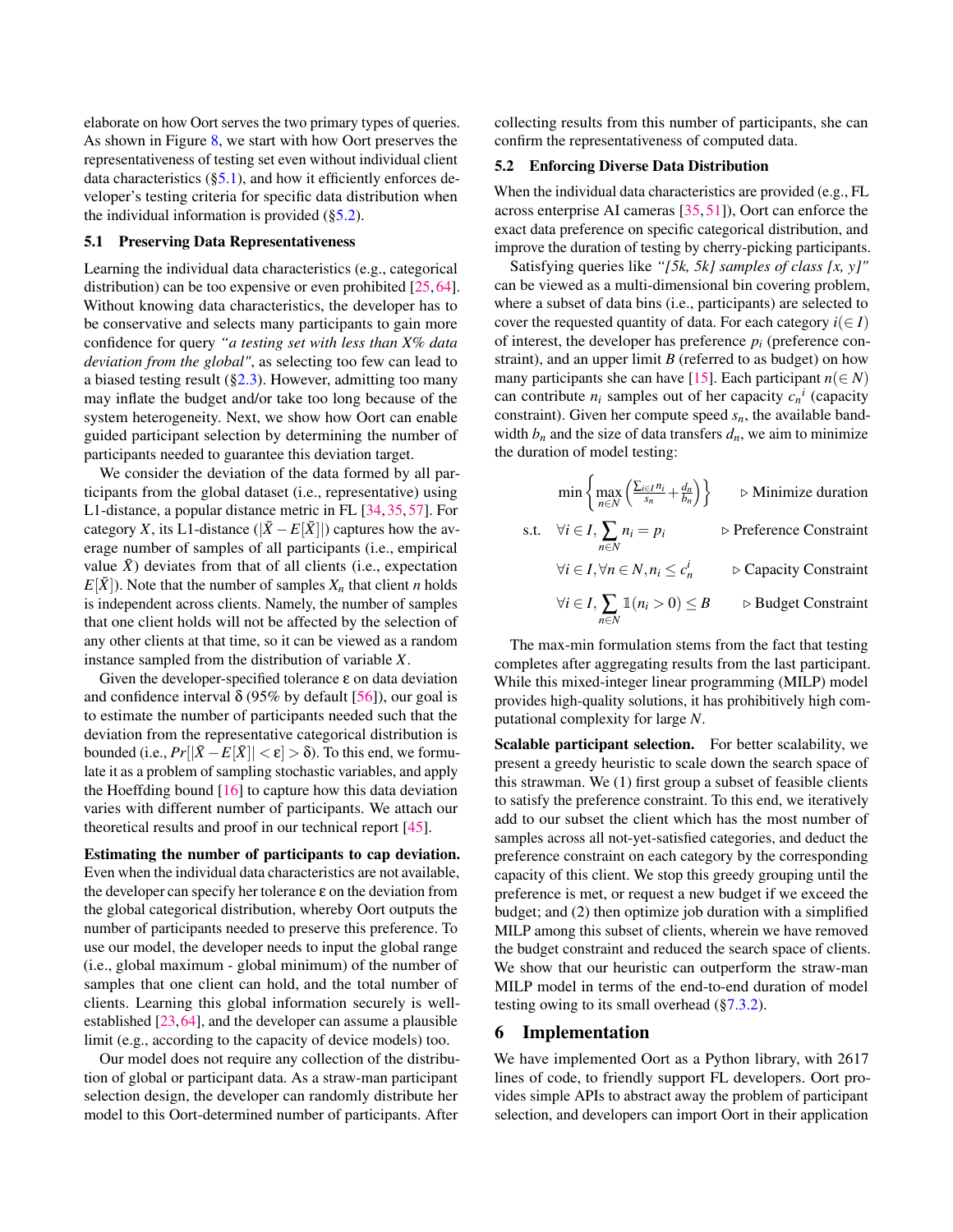codebase and interact with FL engines (e.g., PySyft [\[7\]](#page-13-6) or TensorFlow Federated [\[11\]](#page-13-7)).

We have integrated Oort with PySyft. Oort operates on and updates its client metadata (e.g., data distribution or system performance) fed by the FL developer and PySyft at runtime. The metadata of each client in Oort is an object with a small memory footprint. Oort caches these objects in memory during executions and periodically backs them up to persistent storage. In case of failures, the execution driver will initiate a new Oort selector, and load the latest checkpoint to catch up. We employ Gurobi solver [\[5\]](#page-13-9) to solve the MILP. The developer can also initiate a Oort application beyond coordinators to avoid resource contention. We use *xmlrpc* library to connect to the coordinator, and these updates will activate Oort to write these updates to its metastore. In the coordinator, we use the PySyft API *model.send(client\_id)* to direct which client to run given the Oort decision, and *model.get(client\_id)* to collect the feedback.

## <span id="page-8-0"></span>7 Evaluation

We evaluate Oort's effectiveness for four different ML models on four CV and NLP datasets. We organize our evaluation by the FL activities with the following key results.

#### FL training results summary:

- Oort outperforms existing random participant selection by  $1.2 \times -14.1 \times$  in time-to-accuracy performance, while achieving 1.3%-9.8% better final model accuracy ([§7.2.1\)](#page-9-0).
- Oort achieves close-to-optimal model efficiency by adaptively striking the trade-off between statistical and system efficiency with different components ([§7.2.2\)](#page-10-0).
- Oort outperforms its counterpart over a wide range of parameters and different scales of experiments, while being robust to outliers ([§7.2.3\)](#page-10-1).

### FL testing results summary:

- Oort can serve testing criteria on data deviation while reducing costs by bounding the number of participants needed without individual data characteristics ([§7.3.1\)](#page-12-2).
- With the individual information, Oort improves the testing duration by  $4.7\times$  w.r.t. Mixed Integer Linear Programming (MILP) solver, and is able to efficiently enforce developer preferences across millions of clients ([§7.3.2\)](#page-12-1).

### 7.1 Methodology

Experimental setup. Oort is designed to operate in large deployments with potentially millions of edge devices. However, such a deployment is not only prohibitively expensive, but also impractical to ensure the reproducibility of experiments. As such, we resort to a cluster with 68 NVIDIA Tesla P100 GPUs, and emulate up to 1300 participants in each round. We simulate real-world heterogeneous client system performance and data in both training and testing evaluations using an open-source FL benchmark [\[43\]](#page-15-15): (1) Heterogeneous

<span id="page-8-1"></span>

| Dataset                      | # of Clients | # of Samples |  |  |  |
|------------------------------|--------------|--------------|--|--|--|
| Google Speech [74]           | 2,618        | 105,829      |  |  |  |
| OpenImage-Easy [3]           | 14,477       | 871,368      |  |  |  |
| OpenImage [3]                | 14,477       | 1,672,231    |  |  |  |
| StackOverflow <sup>[9]</sup> | 315,902      | 135,818,730  |  |  |  |
| Reddit [8]                   | 1,660,820    | 351,523,459  |  |  |  |
|                              |              |              |  |  |  |

Table 1: *Statistics of the dataset in evaluations.*

device runtimes of different models, network throughput/connectivity, device model and availability are emulated using data from AI Benchmark [\[1\]](#page-13-10) and Network Measurements on mobiles [\[6\]](#page-13-11); (2) We distribute each real dataset to clients following the corresponding raw placement (e.g., using *<authors\_ID>* to allocate OpenImage), where client data can vary in quantities, distribution of outputs and input features; (3) The coordinator communicates with clients using the parameter server architecture. These follow the PySyft and real FL deployments. To mitigate stragglers, we employ the widelyused mechanism specified in real FL deployments [\[18\]](#page-14-0), where we collect updates from the first *K* completed participants out of 1.3*K* participants in each round, and *K* is 100 by default. We report the simulated clock time of clients in evaluations.

Datasets and models. We run three categories of applications with four real-world datasets of different scales, and Table [1](#page-8-1) reports the statistics of each dataset:

- *Speech Recognition*: the small-scale Google speech dataset [\[74\]](#page-16-7). We train a convolutional neural network model (ResNet-34 [\[31\]](#page-14-17)) to recognize the command among 35 categories.
- *Image Classification*: the middle-scale OpenImage [\[3\]](#page-13-3) dataset, with 1.5 million images spanning 600 categories, and a simpler dataset (OpenImage-Easy) with images from the most popular 60 categories. We train MobileNet [\[65\]](#page-16-8) and ShuffleNet [\[80\]](#page-16-11) models to classify the image.
- *Language Modeling*: the large-scale StackOverflow [\[9\]](#page-13-4) and Reddit [\[8\]](#page-13-5) dataset. We train next word predictions with Albert model [\[46\]](#page-15-16) using the top-10k popular words.

These applications are widely used in real end-device applications [\[75\]](#page-16-2), and these models are designed to be lightweight.

**Parameters.** The minibatch size of each participant is 16 in speech recognition, and 32 in other tasks. The initial learning rate for Albert model is 4e-5, and 0.04 for other models. These configurations are consistent with those reported in the literature [\[29\]](#page-14-18). In configuring the training selector, Oort uses the popular time-based exploration factor [\[14\]](#page-13-8), where the initial exploration factor is 0.9, and decreased by a factor 0.98 after each round when it is larger than 0.2. The step window of pacer *W* is 20 rounds. We set the pacer step  $\Delta$  in a way that it can cover the duration of next  $W \times K$  clients in the descending order of explored clients' duration, and the straggler penalty  $\alpha$  to 2. We remove a client from Oort's exploitation list once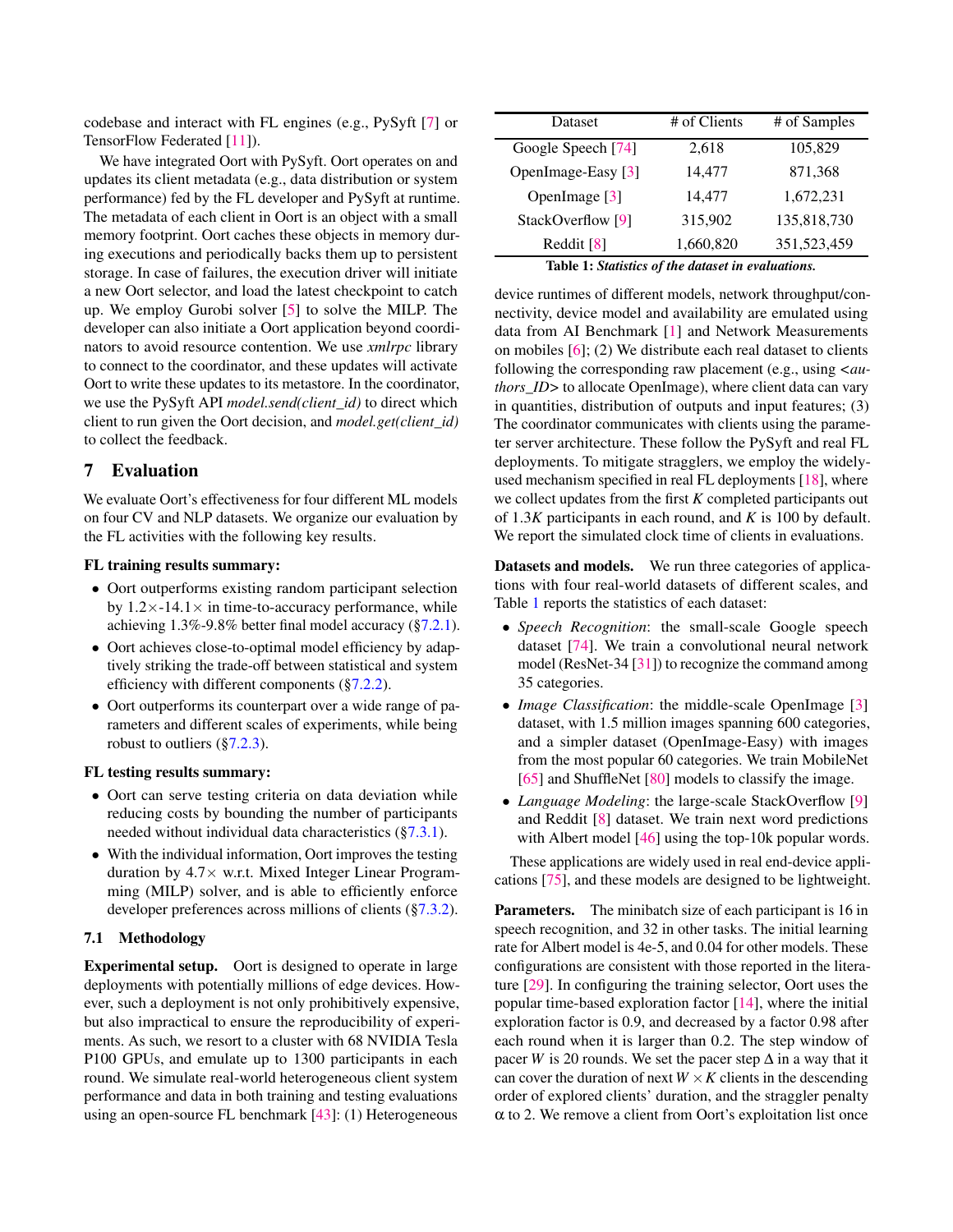<span id="page-9-2"></span>

| Task               | Dataset            | Accuracy      | Model             | Speedup for Prox [47] |             |              | Speedup for YoGi [63] |             |             |
|--------------------|--------------------|---------------|-------------------|-----------------------|-------------|--------------|-----------------------|-------------|-------------|
|                    |                    | Target        |                   | Stats.                | Sys.        | Overall      | Stats.                | Sys.        | Overall     |
|                    | OpenImage-Easy [3] | 74.9%         | MobileNet [65]    | $3.8\times$           | $3.2\times$ | $12.1\times$ | $2.4\times$           | $2.4\times$ | $5.7\times$ |
| Image              |                    |               | ShuffleNet [80]   | $2.5\times$           | $3.5\times$ | $8.8\times$  | $1.9\times$           | $2.7\times$ | $5.1\times$ |
| Classification     | OpenImage $[3]$    | 53.1%         | MobileNet         | $4.2\times$           | $3.1\times$ | $13.0\times$ | $2.3\times$           | $1.5\times$ | $3.3\times$ |
|                    |                    |               | <b>ShuffleNet</b> | $4.8\times$           | $2.9\times$ | $14.1\times$ | $1.8\times$           | $3.2\times$ | $5.8\times$ |
| Language Modeling  | Reddit [8]         | 39 perplexity | Albert $[46]$     | $1.3\times$           | $6.4\times$ | $8.4\times$  | $1.5\times$           | $4.9\times$ | $7.3\times$ |
|                    | StackOverflow [9]  | 39 perplexity | Albert            | $2.1\times$           | $4.3\times$ | $9.1\times$  | $1.8\times$           | $4.4\times$ | $7.8\times$ |
| Speech Recognition | Google Speech [74] | 62.2%         | ResNet-34 [31]    | $1.1\times$           | $1.1\times$ | $1.2\times$  | $1.2\times$           | $1.1\times$ | $1.3\times$ |

Table 2: *Summary of improvements on time to accuracy.*[7](#page-9-1)*We tease apart the overall improvement with statistical and system ones, and take the highest accuracy that Prox can achieve as the target, which is moderate due to the high task complexity and lightweight models.*

she has been selected over 10 times.

Metrics. We care about the *time-to-accuracy* performance and *final model accuracy* of model training tasks on the testing set. For model testing, we measure the *end-to-end* testing duration, which consists of the computation overhead of the solution and the duration of actual computation.

For each experiment, we report the mean value over 5 runs, and error bars show the standard deviation.

### 7.2 FL Training Evaluation

In this section, we evaluate Oort's performance on model training, and employ Prox [\[47\]](#page-15-4) and YoGi [\[63\]](#page-15-7). We refer Prox as Prox running with existing random participant selection, and Prox + Oort is Prox running atop Oort. We use a similar denotation for YoGi. Note that Prox and YoGi optimize the statistical model efficiency for the given participants, while Oort cherry-picks participants to feed them.

#### <span id="page-9-0"></span>7.2.1 End-to-End Performance

Table [2](#page-9-2) summarizes the key time-to-accuracy performance of all datasets. In the rest of the evaluations, we report the ShuffleNet and MobileNet performance on OpenImage, and Albert performance on Reddit dataset for brevity. Figure [9](#page-9-3) reports the timeline of training to achieve different accuracy.

Oort improves time-to-accuracy performance. We notice that Oort achieves large speedups to reach the target accuracy (Table [2\)](#page-9-2). Oort reaches the target  $3.3 \times -14.1 \times$  faster in terms of wall clock time on the middle-scale OpenImage dataset; speedup on the large-scale Reddit and StackOverflow dataset is  $7.3 \times -9.1 \times$ . Understandably, these benefits decrease when the total number of clients is small, as shown on the small-scale Google Speech dataset  $(1.2 \times -1.3 \times)$ .

<span id="page-9-3"></span>

Figure 9: *Time-to-Accuracy performance. A lower perplexity is better in the language modeling (LM) task.*

These time-to-accuracy improvements stem from the comparable benefits in statistical model efficiency and system efficiency (Table [2\)](#page-9-2). Oort takes  $1.8 \times -4.8 \times$  fewer training rounds on OpenImage dataset to reach the target accuracy, which is better than that of language modeling tasks  $(1.3 \times$  $2.1 \times$ ). This is because real-life images often exhibit greater heterogeneity in data characteristics than the language dataset, whereas the large population of language datasets leaves a great potential to prioritize clients with faster system speed.

Oort improves final model accuracy. When the model converges, Oort achieves 6.6%-9.8% higher final accuracy on OpenImage dataset, and 3.1%-4.4% better perplexity on Reddit dataset (Figure [9\)](#page-9-3). Again, this improvement on Google Speech dataset is smaller (1.3% for Prox and 2.2% for YoGi)

<span id="page-9-1"></span> $7$ We set the target accuracy to be the highest achievable accuracy by all used strategies, which turns out to be Prox accuracy. Otherwise, some may never reach that target.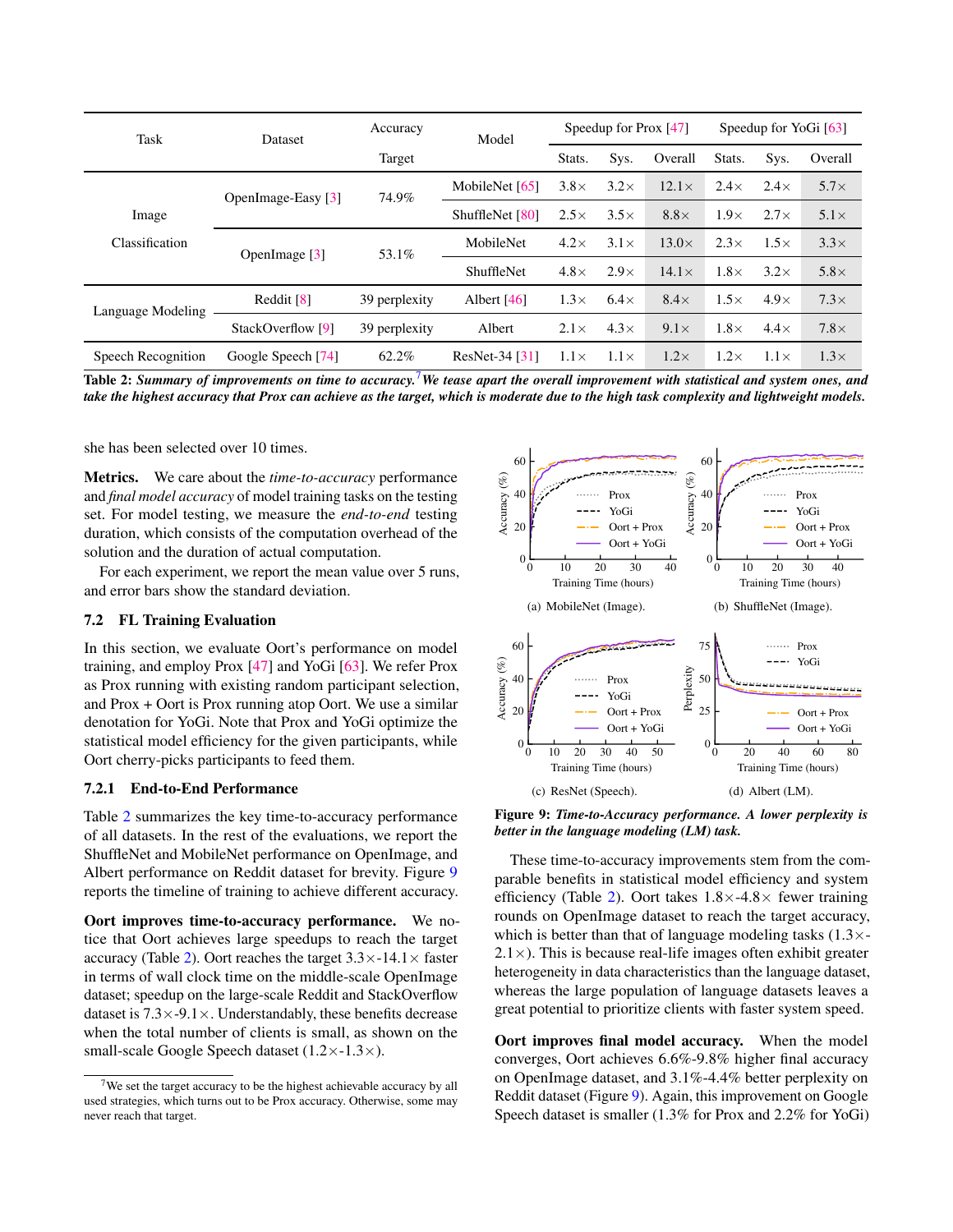<span id="page-10-2"></span>

.<br>Figure 10: *Breakdown of Time-to-Accuracy performance with YoGi, when using different participant selection strategies* 

due to the small scale of clients. These improvements attribute to the exploitation of high statistical utility clients. Specifically, the statistical model accuracy is determined by the quality of global aggregation. Without cherry-picking participants in each round, clients with poor statistical model utility can dilute the quality of aggregation. As such, the model may converge to suboptimal performance. Instead, models running with Oort concentrate more on clients with high statistical utility, thus achieving better final accuracy.

#### <span id="page-10-0"></span>7.2.2 Performance Breakdown

We next delve into the improvement on middle- and largescale datasets, as they are closer to real FL deployments. We break down our knobs designed for striking the balance between statistical and system efficiency: (i) (*Oort w/o Pacer*): We disable the pacer that guides the aggregation efficiency. As such, it keeps suppressing low-speed clients, and the training can be restrained among low-utility but high-speed clients; (ii) (*Oort w/o Sys*): We further totally remove our benefits from system efficiency by setting  $\alpha$  to 0, so Oort blindly prioritizes clients with high statistical utility. We take YoGi for analysis, because it outperforms Prox most of the time.

Breakdown of time-to-accuracy efficiency. Figure [10](#page-10-2) reports the breakdown of time-to-accuracy performance, where Oort achieves comparable improvement from statistical and system optimizations. Taking Figure  $10(b)$  as an example, (i) At the beginning of training, both Oort and (Oort w/o Pacer) improve the model accuracy quickly, because they penalize the utility of stragglers and select clients with higher statistical utility and system efficiency. In contrast, (Oort w/o Sys) only considers the statistical utility, resulting in longer rounds. (ii) As training evolves, the pacer in Oort gradually relaxes the constraints on system efficiency, and admits clients with relatively low speed but higher statistical utility, which ends up with the similar final accuracy of (Oort w/o Sys). However, (Oort w/o Pacer) relies on a fixed system constraint and suppresses valuable clients with high statistical utility but low speed, leading to suboptimal final accuracy.

Oort achieves close to upper-bound statistical performance. We consider an *upper-bound* statistical efficiency by creating a centralized case, where all data are evenly dis-

<span id="page-10-4"></span><span id="page-10-3"></span>

<span id="page-10-5"></span>**0.00 5.00 10.00 15.00 20.00 25.00 Kuipera 62.14 59.25 57.51 57.51 57.51 57.51 57.51 57.51 57.51 57.51 57.51 57.51 57.51 57.51 57.51 57.51 57.51 57.51 57.51 57.51 57.51 57.51 57.51 57.51 57.51 57.51 57.51 57.51 57.51 57.51 57.51 57.51 57.51 57.51 57.51 57.** [2,](#page-9-2) Oort can efficiently approach this upper bound by incor-porating different components (Figure [11\)](#page-10-4). Oort is within  $2 \times$  of the upper-bound to achieve the target accuracy, and higher statistical utility. However, it is suboptimal in our targeted time-to-accuracy performance because of ignoring the system efficiency. Moreover, by introducing the pacer, Oort achieves 2.4%-3.1% better accuracy than (Oort w/o Pacer), **Random** 38.0 0.6 37.8 38.0 38.3 Final Perplexity tributed to *K* participants. Using the target accuracy in Table (Oort w/o Sys) performs the best in statistical model efficiency, because (Oort w/o Sys) always grasps clients with and is merely about 2.7%-3.3% worse than the upper-bound final model accuracy (Figure [12\)](#page-10-5).

#### <span id="page-10-1"></span>**Random** 56.70 53.98 52.37 52.37 52.37 52.37 52.37 52.37 52.37 52.37 52.37 52.37 52.37 52.31 52.37 52.37 52.37 52.37 52.37 52.37 52.37 52.37 52.37 52.37 52.37 52.37 52.37 52.37 52.37 52.37 52.37 52.37 52.37 52.37 52.37 52. 7.2.3 Sensitivity Analysis

Impact of number of participants *K*. We evaluate Oort across different scales of participants in each round, where we cut off the training after 200 rounds given the diminishing rewards. We observe that Oort improves time-to-accuracy efficiency across different number of participants (Figure [13\)](#page-11-0), and having more participants in FL indeed receives diminishing rewards. This is because taking more participants (i) is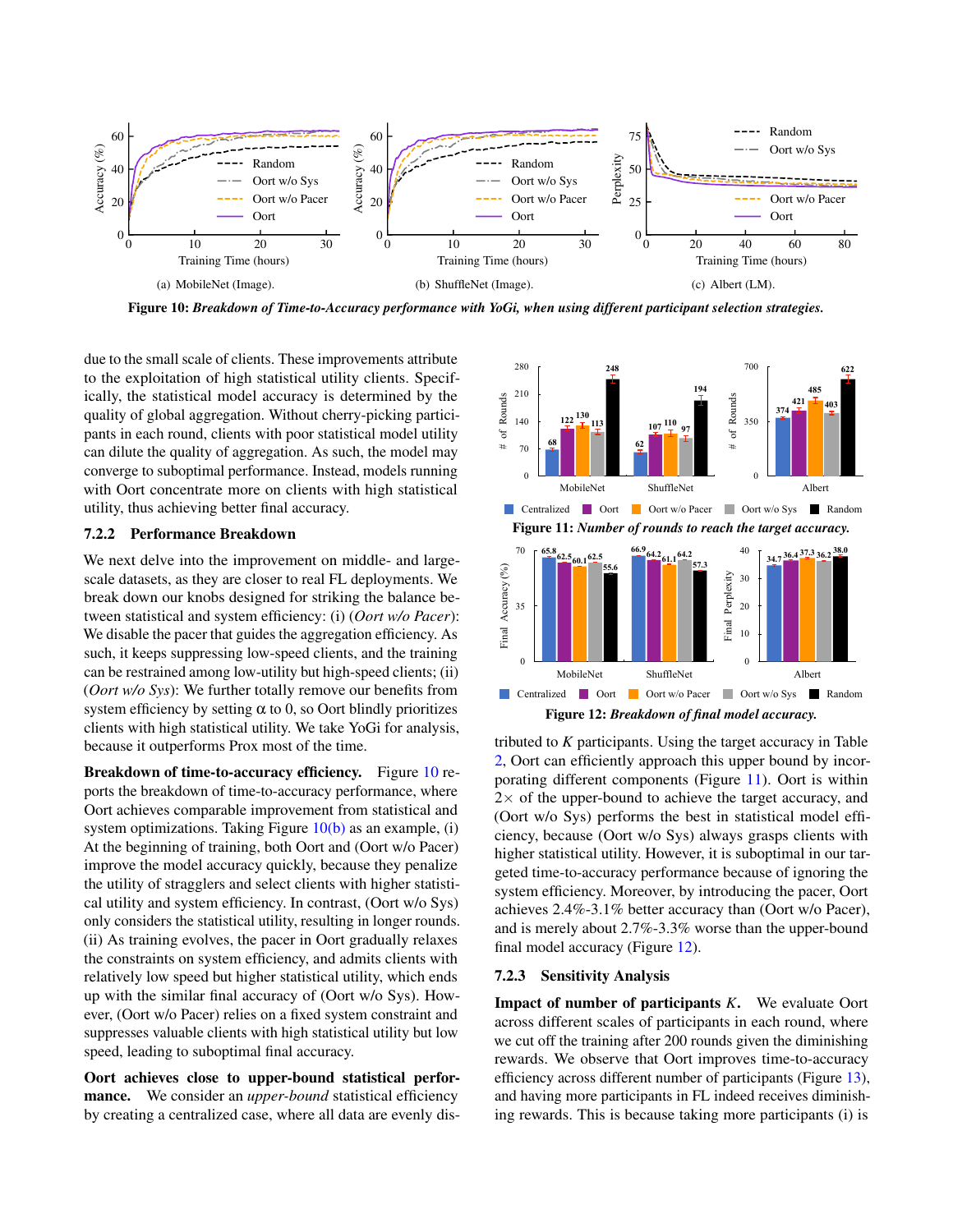<span id="page-11-0"></span>

Figure 13: *Oort outperforms in different scales of participants.*

<span id="page-11-1"></span>

Figure 14: *Oort improves performance across penalty factors.*

similar to having a large batch size, which is confirmed to be even negative to round-to-accuracy performance [\[50\]](#page-15-17); (ii) can lead to longer rounds due to stragglers when the number of clients is limited (e.g., *K*=1000 on OpenImage dataset).

**Impact of penalty factor**  $\alpha$  **on stragglers.** Oort uses the penalty factor  $\alpha$  to penalize the utility of stragglers in participant selection, whereby it adaptively prioritizes high system efficiency participants. Figure [14](#page-11-1) shows that Oort outperforms its counterparts across different α. Note that Oort orchestrates its components to automatically navigate the best performance across parameters: larger  $\alpha$  (i.e., overemphasizing system efficiency) drives the Pacer to relax the system constraint *T* more frequently to admit clients with higher statistical efficiency, and vice versa. As such, Oort achieves similar performance across all non-zero α.

Impact of outliers. We investigate the robustness of Oort by introducing outliers manually. Following the popular adversarial ML setting [\[26\]](#page-14-19), we randomly flip the ground-truth data labels of the OpenImage dataset to any other categories, resulting in artificially high utility. We consider two practical scenarios with the ShuffleNet model: (i) Corrupted clients: labels of all training samples on these clients are flipped (Figure  $15(a)$ ); (ii) Corrupted data: each client uniformly flips a subset of her training samples (Figure  $15(b)$ ). We notice Oort still outperforms across all degrees of corruption.

Impact of noisy utility. We next show the superior performance of Oort over its counterparts under noisy utility value. In this experiment, we add noise from the Gaussian distribution *Gaussian*(0,σ 2 ), and investigate Oort's performance with different  $\sigma$ . Similar to differential FL [\[27\]](#page-14-9), we

<span id="page-11-2"></span>

<span id="page-11-3"></span>Figure 15: *Oort still improves performance under outliers.*

<span id="page-11-4"></span>

<span id="page-11-6"></span>(a) Round to accuracy (MobileNet). (b) Time to accuracy (MobileNet).



<span id="page-11-5"></span>(c) Round to accuracy (ShuffleNet). (d) Time to accuracy (ShuffleNet).

<span id="page-11-7"></span>Figure 16: *Oort improves performance even under noise.*

define  $\sigma = \varepsilon \times Mean (real value)$ , where *Mean*(*real value*) is the average real value without noise. Note that we take this *real*\_*value* as reference for the ease of presentations, and developers can refer to other values. As such, a large ε implies larger variance in noise, thus providing better privacy by disturbing the real value significantly. We report the statistical efficiency after adding noise to the statistical utility (Fig  $16(a)$ ) and Fig  $16(c)$ , as well as the time-to-accuracy performance (Fig  $16(b)$  and Fig  $16(d)$ ). We observe that Oort still improves performance across different amount of noise, and is robust even when the noise is large (e.g.,  $\varepsilon = 5$  is often considered to be very large noise [\[12\]](#page-13-12)).

Oort can respect developer-preferred fairness. In this experiment, we expect all clients should have participated training with the same number of rounds (Table [3\)](#page-12-3), implying a fair resource usage [\[40\]](#page-15-0). We train ShuffleNet model on OpenImage dataset with YoGi. To this end, we sweep different knobs *f* to accommodate the developer demands for the time-to-accuracy efficiency and fairness. Namely, we replace the current utility definition of client *i* with  $(1 - f) \times \text{Util}(i) + f \times \text{fairness}(i)$ , where  $\text{fairness}(i) =$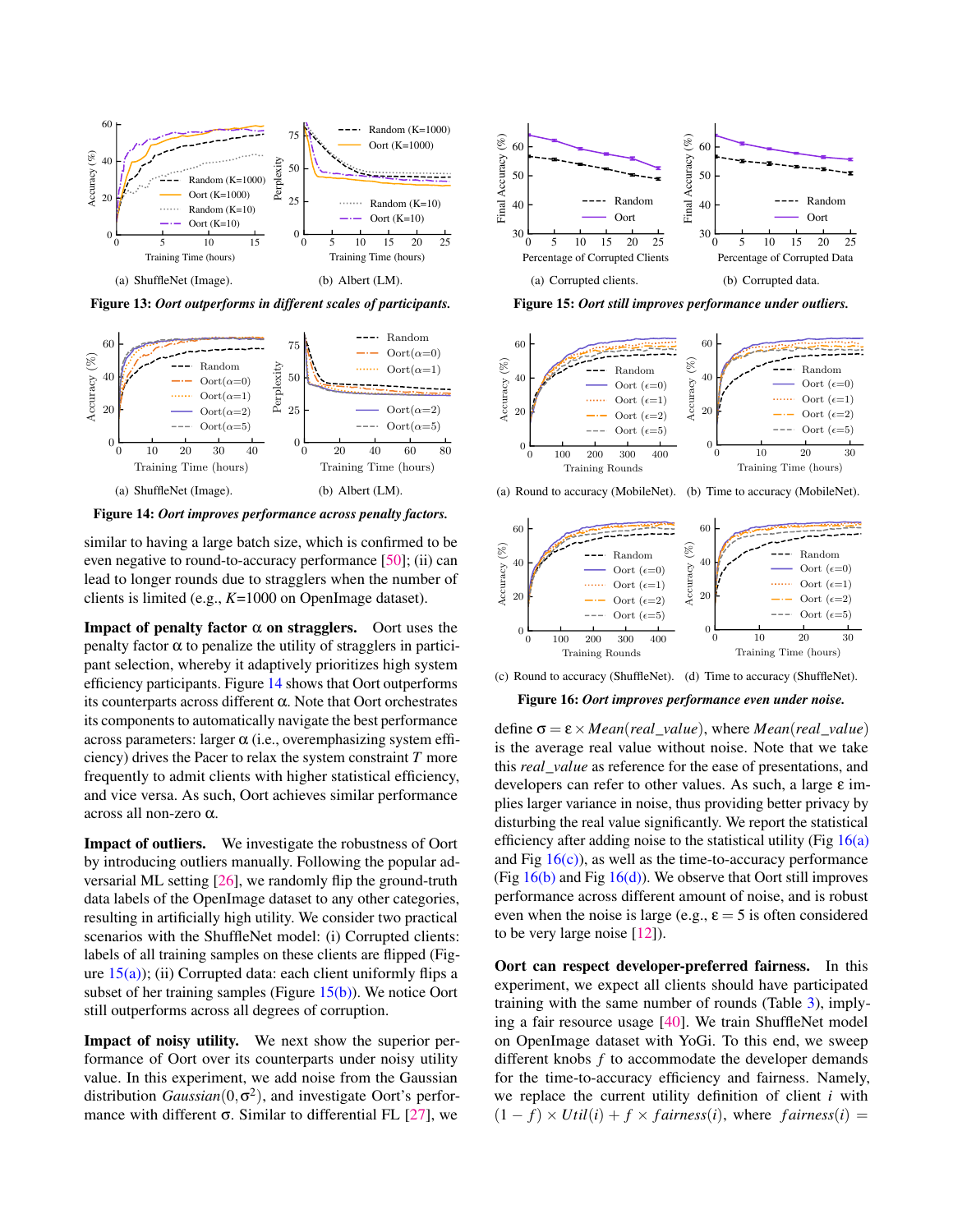<span id="page-12-3"></span>

| Strategy   | TTA(h) | Final Accuracy $(\% )$ | Var. (Rounds) |
|------------|--------|------------------------|---------------|
| Random     | 36.3   | 57.3                   | 0.39          |
| $f=0$      | 5.8    | 64.2                   | 6.52          |
| $f = 0.25$ | 6.1    | 62.4                   | 5.1           |
| $f = 0.5$  | 13.1   | 59.7                   | 2.03          |
| $f = 0.75$ | 25.4   | 58.6                   | 0.65          |
| $f=1$      | 30.1   | 57.2                   | 0.31          |

Table 3: *Oort improves time to accuracy (TTA) across different fairness knobs (f). Random reports the performance of random participant selection. The variance of rounds reports how fairness is enforced in terms of the number of participating rounds across clients. A smaller variance implies better fairness.*

<span id="page-12-4"></span>

Figure 17: *Oort can cap data deviation for all targets. Shadow indicates the empirical [min, max] range of the x-axis values over 1000 runs given the y-axis input.*

*max* resource usage – *resource* usage(*i*). Understandably, time-to-accuracy efficiency significantly decreases as  $f \to 1$ , since we gradually end up with round-robin participant selection, totally ignoring the utility of clients. Note that Oort still achieves better time-to-accuracy even when  $f \to 1$  as it prioritizes high system utility clients at the beginning of training, thus achieving shorter rounds. Moreover, Oort can enforce different fairness preferences while improving efficiency across fairness knobs.

#### 7.3 FL Testing Evaluation

#### <span id="page-12-2"></span>7.3.1 Preserving Data Representativeness

<span id="page-12-1"></span>Oort can cap data deviation. Figure [17](#page-12-4) reports Oort's performance on serving different deviation targets, with respect to the global distribution. We sweep the number of selected clients from 10 to 4k, and randomly select each given number of participants over 1k times to empirically search their possible deviation. We notice that for a given deviation target, (i) different workloads require distinct number of participants. For example, to meet the target of 0.05 divergence, the Speech dataset uses  $6 \times$  less participants than the Reddit attributing to its smaller heterogeneity (e.g., tighter range of the number of samples); (ii) with the Oort-determined number of participants, no empirical deviation exceeds the target, showing the effectiveness of Oort in satisfying the deviation target, whereby Oort reduces the cost of expanding participant set arbitrarily and improves the testing duration.

<span id="page-12-5"></span>

<span id="page-12-6"></span>(a) OpenImage (Testing duration). (b) OpenImage (Overhead).

Figure 18: *Oort outperforms MILP in clairvoyant FL testing.*

<span id="page-12-7"></span>

Figure 19: *Oort scales to millions of clients, while MILP did not complete on any query.*

### 7.3.2 Enforcing Diverse Data Distribution

Oort outperforms MILP. We start with the middle-scale OpenImage dataset and compare the end-to-end testing duration of Oort and MILP. Here, we generate 200 queries using the form "Give me *X* representative samples", where we sweep *X* from 4k to 200k and budget *B* from 100 participants to 5k participants. We report the validation time of MobileNet on participants selected by these strategies.

Figure [18\(a\)](#page-12-5) shows the end-to-end testing duration. We observe Oort outperforms MILP by  $4.7\times$  on average. This is because Oort suffers little computation overhead by greedily reducing the search space of MILP. As shown in Figure [18\(b\),](#page-12-6) MILP takes 274 seconds on average to complete the participant selection, while Oort only takes 15 seconds.

Oort is scalable. We further investigate Oort's performance on the large-scale StackOverflow and Reddit dataset with millions of clients, where we take 1% of the global data as the requirement, and sweep the number of interested categories from 1 to 5k. Figure [19](#page-12-7) shows even though we gradually magnify the search space of participant selection by introducing more categories, Oort can serve our requirement in a few minutes at the scale of millions of clients, while MILP fails to generate the solution decision for any query.

### <span id="page-12-0"></span>8 Related Work

Federated Learning Federated learning [\[40\]](#page-15-0) is a distributed machine learning paradigm in a network of end devices, wherein Prox [\[47\]](#page-15-4) and YoGi [\[63\]](#page-15-7) are state-of-the-art optimizations in tackling data heterogeneity. Recent efforts in FL have been focusing on improving communication effi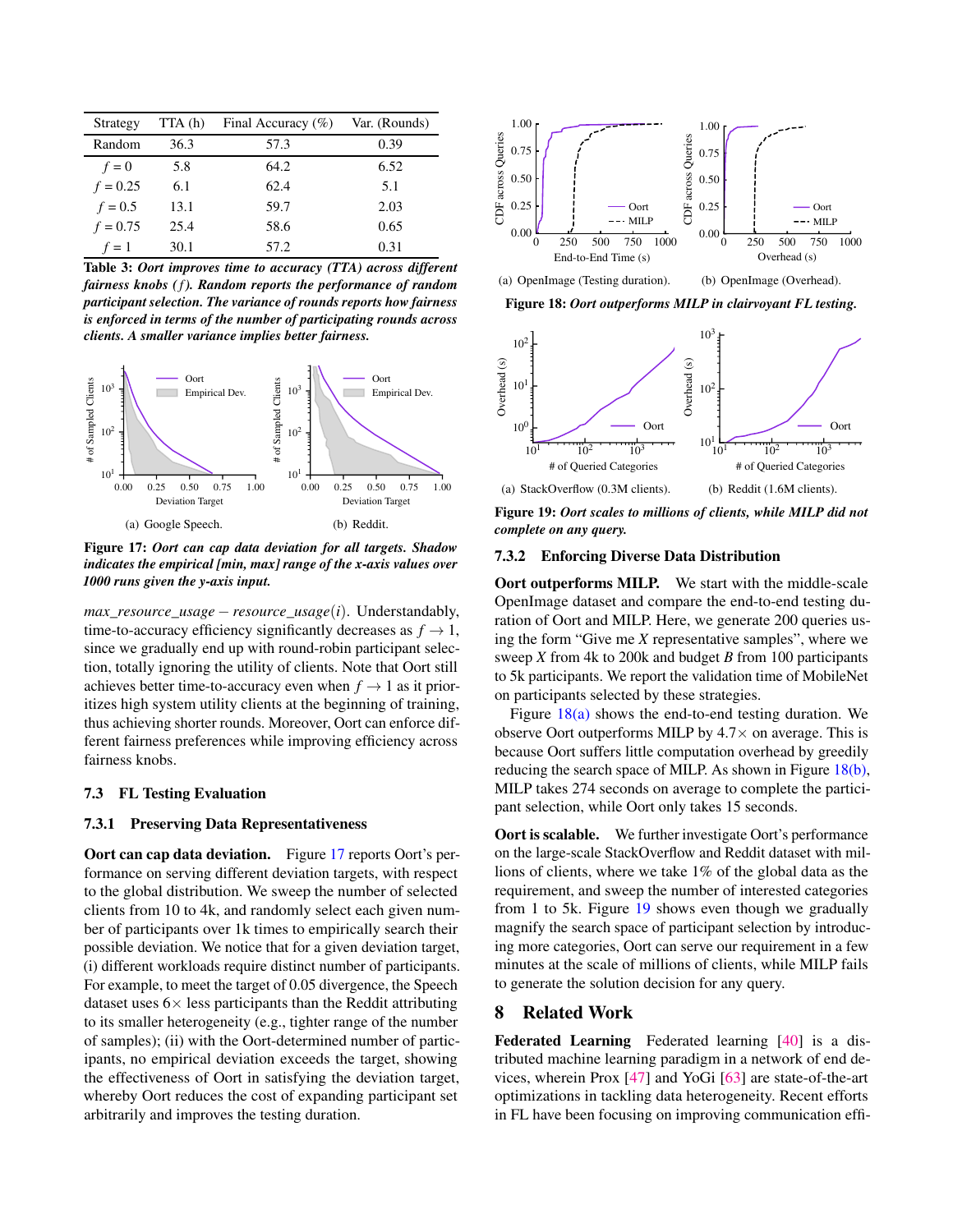ciency [\[33,](#page-14-20)[54\]](#page-15-6) or compression schemes [\[13\]](#page-13-13), ensuring privacy by leveraging multi-party computation (MPC) [\[19\]](#page-14-21) and differential privacy [\[27\]](#page-14-9), or tackling heterogeneity by reinventing ML algorithms [\[48,](#page-15-11) [72\]](#page-16-3). However, they underperform in FL because of the suboptimal participant selection they rely on, and lack systems supports for developers to specify their participant selection criteria.

Datacenter Machine Learning Distributed ML in datacenters has been well-studied [\[36,](#page-14-22) [58,](#page-15-18) [60\]](#page-15-19), wherein they assume relatively homogeneous data and workers [\[28,](#page-14-23) [52\]](#page-15-20). While developer requirements and models can still be the same, the heterogeneity of client system performance and data distribution makes FL much more challenging. We aim at enabling them in FL. To accelerate traditional model training, some techniques bring up importance sampling to prioritize important training samples in selecting mini-batches for training [\[39,](#page-14-12) [41,](#page-15-12) [81\]](#page-16-12). While bearing some resemblance in prioritizing data, Oort adaptively considers both statistical and system efficiency in formulating the client utility at scale.

Geo-distributed Data Analytics Federated data analytics has been a topic of interest in geo-distributed storage [\[69\]](#page-16-14) and data processing systems [\[44,](#page-15-21) [79\]](#page-16-15) that attempt to reduce latency [\[70\]](#page-16-16) and/or save bandwidth [\[42,](#page-15-22) [61,](#page-15-23) [71\]](#page-16-17). Gaia [\[33\]](#page-14-20) reduces network traffics for model training across datacenters, while Sol [\[44\]](#page-15-21) enables generic federated computation on data with sub-second latency in the execution layer. These work back up Oort with cross-layer system support, whereas Oort cherry-picks participants before execution.

Privacy-preserving Data Analytics To gather sensitive statistics from user devices, several differentially private systems add noise to user inputs locally to ensure privacy [\[25\]](#page-14-14), but this can reduce the accuracy. Some assume a trusted third party, which only adds noise to the aggregated raw inputs [\[17\]](#page-14-24), or use MPC to enable global differential privacy without a trusted party [\[64\]](#page-16-13). While our goal is not to address the security and privacy issue in these solutions, Oort enables informed participant selection by leveraging the information already available in today's FL, and can reconcile with them (e.g., to deliver improvement under outliers while respecting privacy).

### 9 Conclusion

While today's FL efforts have been optimizing the statistical model and system efficiency by reinventing traditional ML designs, the participant selection mechanisms they rely on underperform for federated training and testing, and fail to enforce diverse data selection criteria. In this paper, we present Oort to enable guided participant selection for FL developers. Compared to existing mechanisms, Oort achieves large speedups in time-to-accuracy performance for federated training by picking clients with high statistical and system utility, and it allows developers to specify their selection criteria on data while efficiently serving their requirements on data distribution during testing even at the scale of millions of clients. The artifacts of Oort are available at <https://github.com/SymbioticLab/Oort>.

### Acknowledgments

Special thanks go to the entire ConFlux team and Cloud-Lab team for making Oort experiments possible. We would also like to thank the anonymous reviewers, our shepherd, Gennady Pekhimenko, and SymbioticLab members for their insightful feedback. This work was supported in part by NSF grants CNS-1900665 and CNS-1909067.

### References

- <span id="page-13-10"></span>[1] AI Benchmark: All About Deep Learning on Smartphones. [http://ai-benchmark.com/ranking\\_](http://ai-benchmark.com/ranking_deeplearning_detailed.html) [deeplearning\\_detailed.html](http://ai-benchmark.com/ranking_deeplearning_detailed.html).
- <span id="page-13-0"></span>[2] Federated AI Technology Enabler. [https://www.](https://www.fedai.org/) [fedai.org/](https://www.fedai.org/).
- <span id="page-13-3"></span>[3] Google Open Images Dataset. [https://storage.](https://storage.googleapis.com/openimages/web/index.html) [googleapis.com/openimages/web/index.html](https://storage.googleapis.com/openimages/web/index.html).
- <span id="page-13-2"></span>[4] Google's Sundar Pichai: Privacy Should Not Be a Luxury Good. [https://www.nytimes.com/2019/05/07/](https://www.nytimes.com/2019/05/07/opinion/google-sundar-pichai-privacy.html) [opinion/google-sundar-pichai-privacy.html](https://www.nytimes.com/2019/05/07/opinion/google-sundar-pichai-privacy.html).
- <span id="page-13-9"></span>[5] Gurobi. <https://www.gurobi.com/>.
- <span id="page-13-11"></span>[6] MobiPerf. [https://www.measurementlab.net/](https://www.measurementlab.net/tests/mobiperf/) [tests/mobiperf/](https://www.measurementlab.net/tests/mobiperf/).
- <span id="page-13-6"></span>[7] PySyft. <https://github.com/OpenMined/PySyft>.
- <span id="page-13-5"></span>[8] Reddit Comment Data. [https://files.pushshift.](https://files.pushshift.io/reddit/comments/) [io/reddit/comments/](https://files.pushshift.io/reddit/comments/).
- <span id="page-13-4"></span>[9] Stack Overflow Data. [https://cloud.google.com/](https://cloud.google.com/bigquery/public-data/stackoverflow) [bigquery/public-data/stackoverflow](https://cloud.google.com/bigquery/public-data/stackoverflow).
- <span id="page-13-1"></span>[10] Stanford Puffer. <https://puffer.stanford.edu/>.
- <span id="page-13-7"></span>[11] TensorFlow Federated. [https://www.tensorflow.](https://www.tensorflow.org/federated) [org/federated](https://www.tensorflow.org/federated).
- <span id="page-13-12"></span>[12] Martin Abadi, Andy Chu, Ian Goodfellow, H Brendan McMahan, Ilya Mironov, Kunal Talwar, and Li Zhang. Deep learning with differential privacy. In *CCS*, 2016.
- <span id="page-13-13"></span>[13] Dan Alistarh, Demjan Grubic, Jerry Li, Ryota Tomioka, and Milan Vojnovic. QSGD: Communication-efficient sgd via gradient quantization and encoding. In *NeurIPS*, 2017.
- <span id="page-13-8"></span>[14] Peter Auer, Nicolo Cesa-Bianchi, and Paul Fischer. Finite-time analysis of the multiarmed bandit problem. In *Machine Learning*, 2002.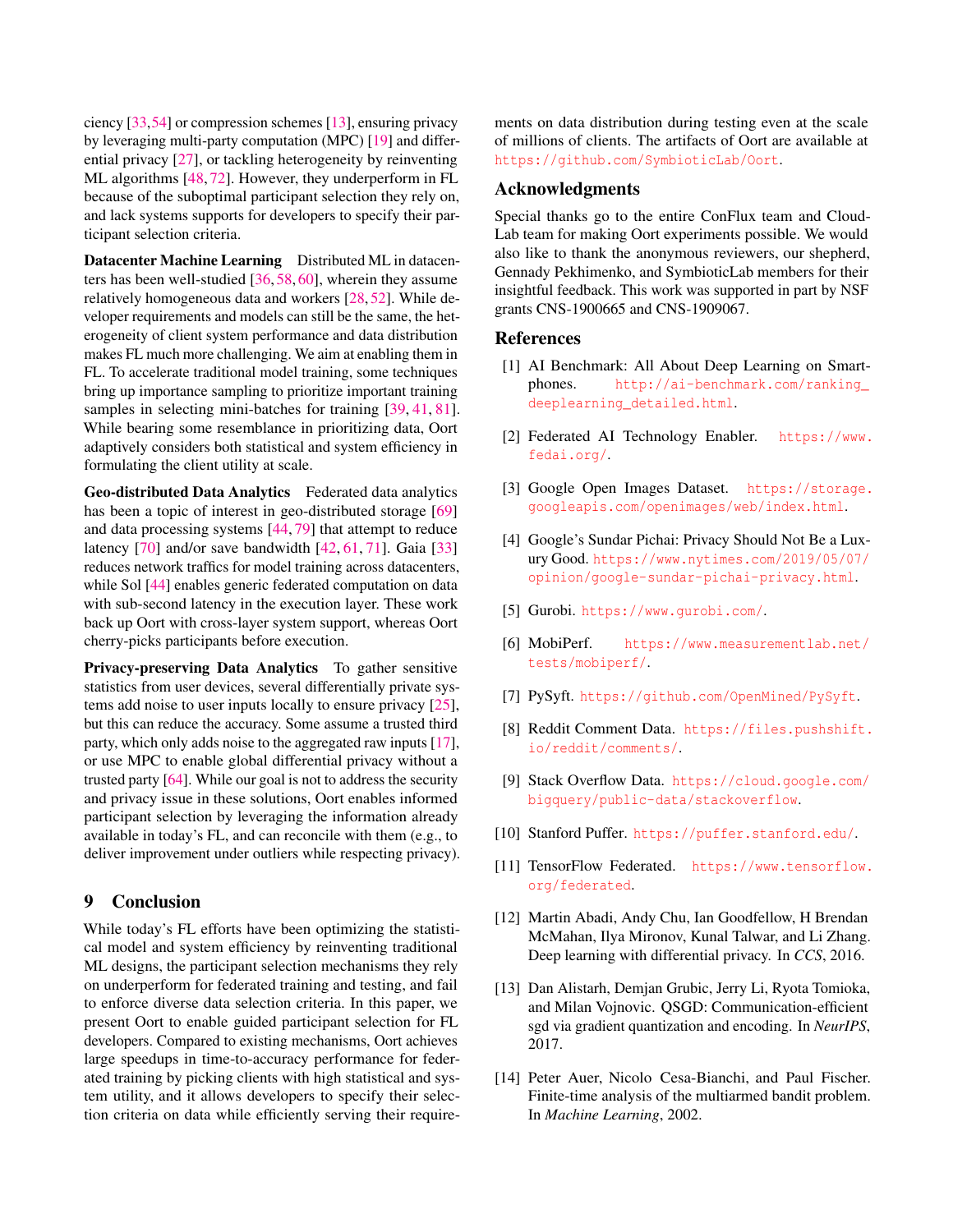- <span id="page-14-10"></span>[15] Sean Augenstein, H Brendan McMahan, Daniel Ramage, Swaroop Ramaswamy, Peter Kairouz, Mingqing Chen, Rajiv Mathews, et al. Generative models for effective ML on private, decentralized datasets. In *ICLR*, 2020.
- <span id="page-14-15"></span>[16] Rémi Bardenet and Odalric-Ambrym Maillard. *Concentration inequalities for sampling without replacement*. Bernoulli Society for Mathematical Statistics and Probability, 2015.
- <span id="page-14-24"></span>[17] Andrea Bittau, Úlfar Erlingsson, Petros Maniatis, Ilya Mironov, Ananth Raghunathan, David Lie, Mitch Rudominer, Ushasree Kode, Julien Tinnes, and Bernhard Seefeld. Prochlo: Strong privacy for analytics in the crowd. In *SOSP*, 2017.
- <span id="page-14-0"></span>[18] Keith Bonawitz, Hubert Eichner, Wolfgang Grieskamp, Dzmitry Huba, Alex Ingerman, Vladimir Ivanov, Chloe Kiddon, Jakub Konečnỳ, Stefano Mazzocchi, H Brendan McMahan, et al. Towards federated learning at scale: System design. In *MLSys*, 2019.
- <span id="page-14-21"></span>[19] Keith Bonawitz, Vladimir Ivanov, and et al. Practical secure aggregation for privacy-preserving machine learning. In *CCS*, 2017.
- <span id="page-14-5"></span>[20] Eric Breck, Neoklis Polyzotis, Sudip Roy, Steven Euijong Whang, and Martin Zinkevich. Data validation for machine learning. In *MLSys*, 2019.
- <span id="page-14-11"></span>[21] Mingqing Chen, Rajiv Mathews, Tom Ouyang, and Françoise Beaufays. Federated learning of out-ofvocabulary words. In *arxiv.org/abs/1903.10635*, 2019.
- <span id="page-14-7"></span>[22] Mingqing Chen, Ananda Theertha Suresh, Rajiv Mathews, Adeline Wong, Cyril Allauzen, Francoise Beaufays, and Michael Riley. Federated learning of n-gram language models. In *ACL*, 2019.
- <span id="page-14-16"></span>[23] Henry Corrigan-Gibbs and Dan Boneh. Prio: Private, robust, and scalable computation of aggregate statistics. In *NSDI*, 2017.
- <span id="page-14-1"></span>[24] Apple Differential Privacy Team. Learning with privacy at scale. In *Apple Machine Learning Journal*, 2017.
- <span id="page-14-14"></span>[25] Ulfar Erlingsson, Vasyl Pihur, and Aleksandra Korolova. RAPPOR: Randomized aggregatable privacy-preserving ordinal response. In *CCS*, 2014.
- <span id="page-14-19"></span>[26] Minghong Fang, Xiaoyu Cao, Jinyuan Jia, and Neil Zhenqiang Gong. Local model poisoning attacks to byzantine-robust federated learning. In *USENIX Security Symposium*, 2020.
- <span id="page-14-9"></span>[27] Robin C. Geyer, Tassilo Klein, and Moin Nabi. Differentially private federated learning: A client level perspective. In *NeuIPS*, 2017.
- <span id="page-14-23"></span>[28] Juncheng Gu, Mosharaf Chowdhury, Kang G Shin, Yibo Zhu, Myeongjae Jeon, Junjie Qian, Hongqiang Liu, and Chuanxiong Guo. Tiresias: A GPU cluster manager for distributed deep learning. In *NSDI*, 2019.
- <span id="page-14-18"></span>[29] Andrew Hard, Kanishka Rao, Rajiv Mathews, Swaroop Ramaswamy, Françoise Beaufays, Sean Augenstein, Hubert Eichner, Chloé Kiddon, and Daniel Ramage. Federated learning for mobile keyboard prediction. In *arxiv.org/abs/1811.03604*, 2018.
- <span id="page-14-2"></span>[30] Florian Hartmann, Sunah Suh, Arkadiusz Komarzewski, Tim D. Smith, and Ilana Segall. Federated learning for ranking browser history suggestions. In *arxiv.org/abs/1911.11807*, 2019.
- <span id="page-14-17"></span>[31] Kaiming He, Xiangyu Zhang, Shaoqing Ren, and Jian Sun. Deep residual learning for image recognition. In *CVPR*, 2016.
- <span id="page-14-3"></span>[32] Kevin Hsieh, Ganesh Ananthanarayanan, Peter Bodik, Shivaram Venkataraman, Paramvir Bahl, Matthai Philipose, Phillip B Gibbons, and Onur Mutlu. Focus: Querying large video datasets with low latency and low cost. In *OSDI*, 2018.
- <span id="page-14-20"></span>[33] Kevin Hsieh, Aaron Harlap, Nandita Vijaykumar, Dimitris Konomis, Gregory R. Ganger, Phillip B. Gibbons, and Onur Mutlu. Gaia: Geo-distributed machine learning approaching LAN speeds. In *NSDI*, 2017.
- <span id="page-14-6"></span>[34] Kevin Hsieh, Amar Phanishayee, Onur Mutlu, and Phillip B. Gibbons. The Non-IID data quagmire of decentralized machine learning. In *ICML*, 2020.
- <span id="page-14-8"></span>[35] Harry Hsu, Hang Qi, and Matthew Brown. Federated visual classification with real-world data distribution. In *ECCV*, 2020.
- <span id="page-14-22"></span>[36] Zhihao Jia, Oded Padon, James Thomas, Todd Warszawski, Matei Zaharia, and Alex Aiken. TASO: Optimizing deep learning computation with automatic generation of graph substitutions. In *SOSP*, 2019.
- <span id="page-14-13"></span>[37] Junchen Jiang, Rajdeep Das, Ganesh Ananthanarayanan, Philip A Chou, Venkata Padmanabhan, Vyas Sekar, Esbjorn Dominique, Marcin Goliszewski, Dalibor Kukoleca, Renat Vafin, et al. Via: Improving internet telephony call quality using predictive relay selection. In *SIGCOMM*, 2016.
- <span id="page-14-4"></span>[38] Junchen Jiang, Yuhao Zhou, Ganesh Ananthanarayanan, Yuanchao Shu, and Andrew A. Chien. Networked cameras are the new big data clusters. In *HotEdgeVideo*, 2019.
- <span id="page-14-12"></span>[39] Tyler B. Johnson and Carlos Guestrin. Training deep models faster with robust, approximate importance sampling. In *NeurIPS*, 2018.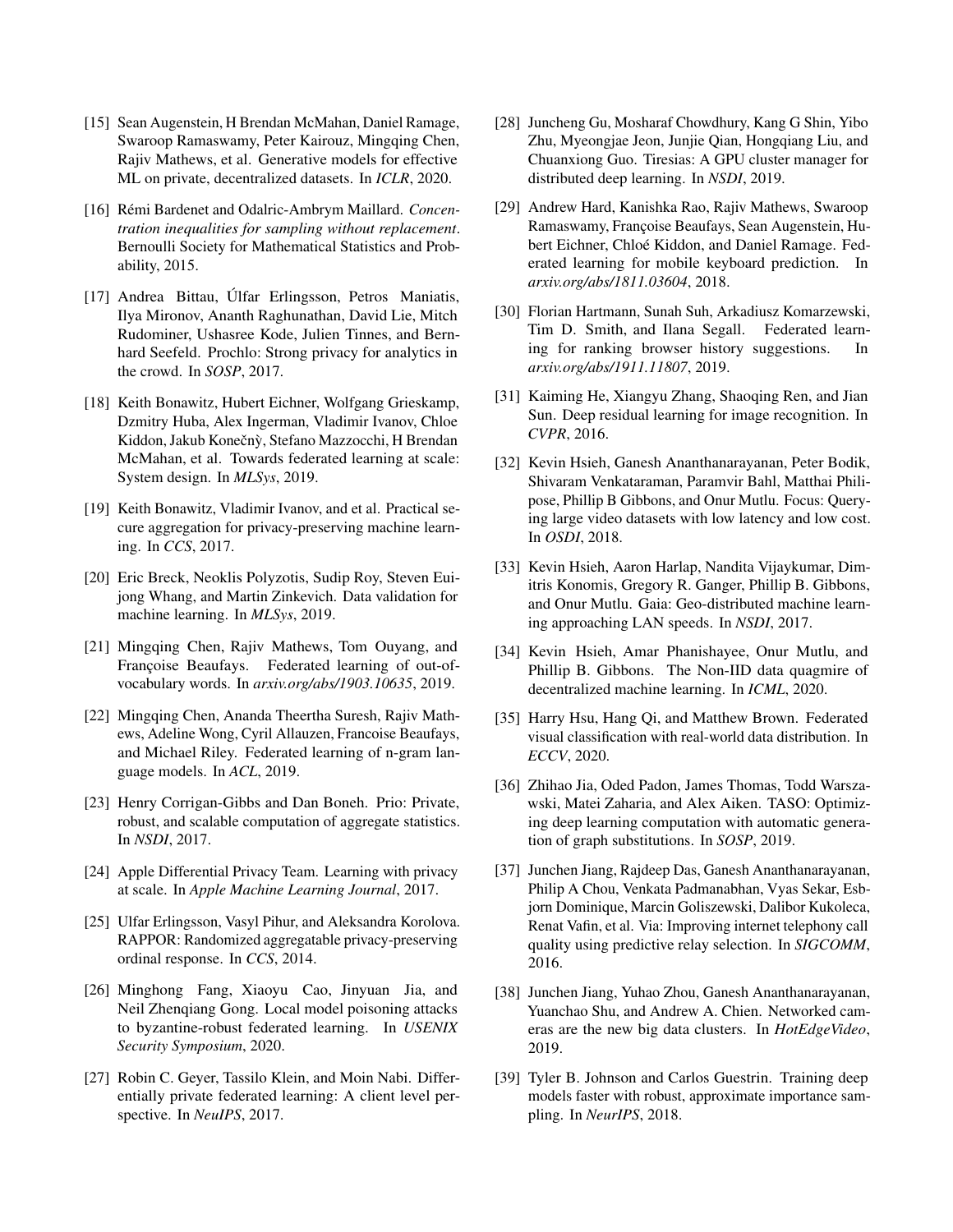- <span id="page-15-0"></span>[40] Peter Kairouz, H Brendan McMahan, Brendan Avent, Aurélien Bellet, Mehdi Bennis, Arjun Nitin Bhagoji, Keith Bonawitz, Zachary Charles, Graham Cormode, Rachel Cummings, et al. Advances and open problems in federated learning. In *Foundations and Trends in Machine Learning*, 2021.
- <span id="page-15-12"></span>[41] Angelos Katharopoulos and Francois Fleuret. Not all samples are created equal: Deep learning with importance sampling. In *ICML*, 2018.
- <span id="page-15-22"></span>[42] Fan Lai, Mosharaf Chowdhury, and Harsha Madhyastha. To relay or not to relay for inter-cloud transfers? In *10th USENIX Workshop on Hot Topics in Cloud Computing (HotCloud 18)*, Boston, MA, July 2018. USENIX Association.
- <span id="page-15-15"></span>[43] Fan Lai, Yinwei Dai, Xiangfeng Zhu, and Mosharaf Chowdhury. FedScale: Benchmarking model and system performance of federated learning. In *arxiv.org/abs/2105.11367*, 2021.
- <span id="page-15-21"></span>[44] Fan Lai, Jie You, Xiangfeng Zhu, Harsha V. Madhyastha, and Mosharaf Chowdhury. Sol: Fast distributed computation over slow networks. In *NSDI*, 2020.
- <span id="page-15-13"></span>[45] Fan Lai, Xiangfeng Zhu, Harsha V. Madhyastha, and Mosharaf Chowdhury. Oort: Efficient federated learning via guided participant selection. In *arxiv.org/abs/2010.06081*, 2020.
- <span id="page-15-16"></span>[46] Zhenzhong Lan, Mingda Chen, Sebastian Goodman, Kevin Gimpel, Piyush Sharma, and Radu Soricut. AL-BERT: A lite BERT for self-supervised learning of language representations. In *ICLR*, 2020.
- <span id="page-15-4"></span>[47] Tian Li, Anit Kumar Sahu, Manzil Zaheer, Maziar Sanjabi, Ameet Talwalkar, and Virginia Smith. Federated optimization in heterogeneous networks. In *MLSys*, 2020.
- <span id="page-15-11"></span>[48] Tian Li, Manzil Zaheer, Ahmad Beirami, and Virginia Smith. Fair resource allocation in federated learning. In *ICLR*, 2020.
- <span id="page-15-1"></span>[49] Wenqi Li, Fausto Milletari, and Daguang Xu. Privacypreserving federated brain tumour segmentation. In *Machine Learning in Medical Imaging*, 2019.
- <span id="page-15-17"></span>[50] Tao Lin, Sebastian U. Stich, Kumar Kshitij Patel, and Martin Jaggi. Don't use large mini-batches, use local SGD. In *ICLR*, 2020.
- <span id="page-15-2"></span>[51] Jiahuan Luo, Xueyang Wu, Yun Luo, Anbu Huang, Yunfeng Huang, Yang Liu, and Qiang Yang. Realworld image datasets for federated learning. In *arxiv.org/abs/1910.11089*, 2019.
- <span id="page-15-20"></span>[52] Kshiteej Mahajan, Arjun Balasubramanian, Arjun Singhvi, Shivaram Venkataraman, Aditya Akella, Amar Phanishayee, and Shuchi Chawla. Themis: Fair and efficient GPU cluster scheduling. In *NSDI*, 2020.
- <span id="page-15-9"></span>[53] Yishay Mansour, Mehryar Mohri, Jae Ro, and Ananda Suresh. Three approaches for personalization with applications to federated learning. In *arxiv.org/abs/2002.10619*, 2020.
- <span id="page-15-6"></span>[54] H. Brendan McMahan, Eider Moore, Daniel Ramage, Seth Hampson, and Blaise Agüera y Arcas. Communication-efficient learning of deep networks from decentralized data. In *AISTATS*, 2017.
- <span id="page-15-10"></span>[55] William Mendenhall, Robert J Beaver, and Barbara M Beaver. *Introduction to probability and statistics*. Cengage Learning, 2012.
- <span id="page-15-14"></span>[56] William Mendenhall, Robert J Beaver, and Barbara M Beaver. *Introduction to probability and statistics*. Cengage Learning, 2012.
- <span id="page-15-3"></span>[57] Mehryar Mohri, Gary Sivek, and Ananda Theertha Suresh. Agnostic federated learning. In *ICML*, 2019.
- <span id="page-15-18"></span>[58] Deepak Narayanan, Aaron Harlap, Amar Phanishayee, Vivek Seshadri, Nikhil R Devanur, Gregory R Ganger, Phillip B Gibbons, and Matei Zaharia. Pipedream: Generalized pipeline parallelism for dnn training. In *SOSP*, 2019.
- <span id="page-15-5"></span>[59] Xingchao Peng, Zijun Huang, Yizhe Zhu, and Kate Saenko. Federated adversarial domain adaptation. In *ICLR*, 2020.
- <span id="page-15-19"></span>[60] Yanghua Peng, Yibo Zhu, Yangrui Chen, Yixin Bao, Bairen Yi, Chang Lan, Chuan Wu, and Chuanxiong Guo. A generic communication scheduler for distributed dnn training acceleration. In *SOSP*, 2019.
- <span id="page-15-23"></span>[61] Qifan Pu, Ganesh Ananthanarayanan, Peter Bodik, Srikanth Kandula, Aditya Akella, Victor Bahl, and Ion Stoica. Low latency Geo-distributed data analytics. In *SIGCOMM*, 2015.
- <span id="page-15-8"></span>[62] Swaroop Ramaswamy, Om Thakkar, Rajiv Mathews, Galen Andrew, H. Brendan McMahan, and Françoise Beaufays. Training production language models without memorizing user data. In *arxiv.org/abs/2009.10031*, 2020.
- <span id="page-15-7"></span>[63] Sashank Reddi, Zachary Charles, Manzil Zaheer, Zachary Garrett, Keith Rush, Jakub Konečnỳ, Sanjiv Kumar, and H Brendan McMahan. Adaptive federated optimization. In *ICLR*, 2021.